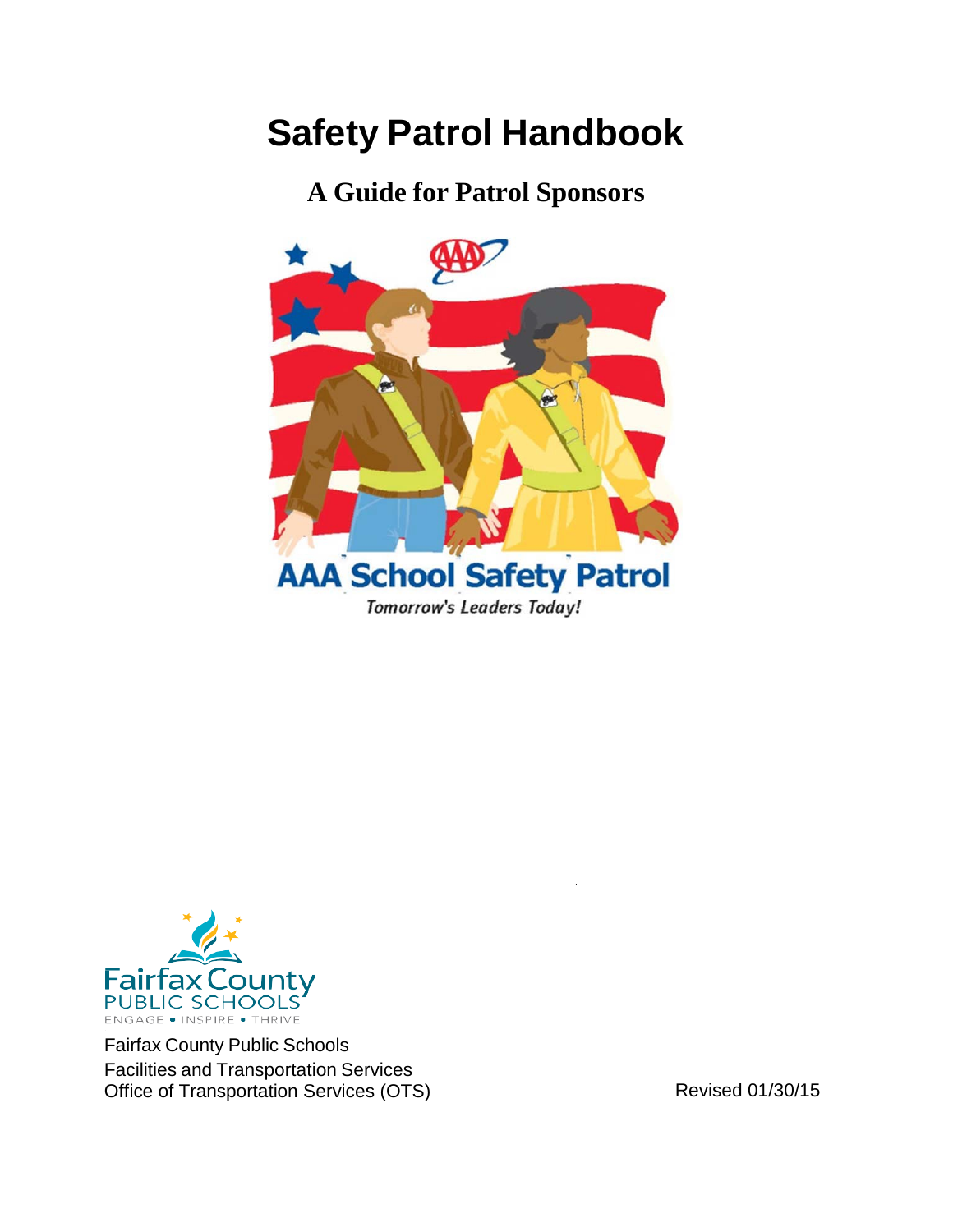# **CONTENTS**

## **PATROL RESPONSIBILITIES**

## **ADULT ROLES WITH PATROLS**

### **SELECTION AND TRAINING OF PATROLS**

### **PATROL RECOGNITION AND AWARDS**

### **DISCIPLINE**

### **PATROL PROGRAMS AND PRESENTATIONS**

| Kindergarten/First Grade Presention on Your Safety Patrol13 |  |
|-------------------------------------------------------------|--|
|                                                             |  |
| Third Grade Presentation on Flag Folding and Etiquette14    |  |
|                                                             |  |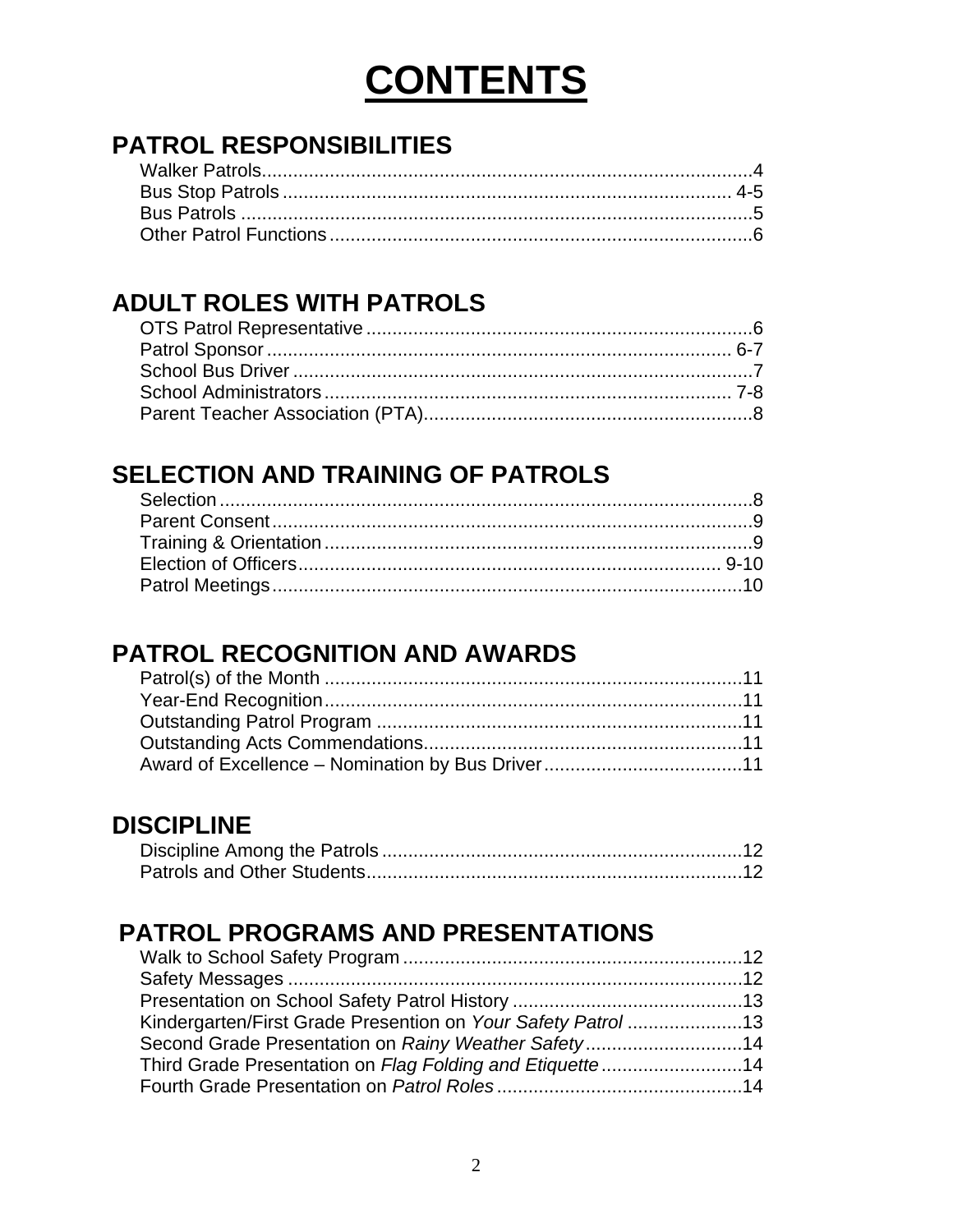# **TABLE OF CONTENTS**

## **APPENDIXES**

| C. Parent Consent and Patrol Application Process17 |
|----------------------------------------------------|
|                                                    |
|                                                    |
|                                                    |
|                                                    |
|                                                    |
|                                                    |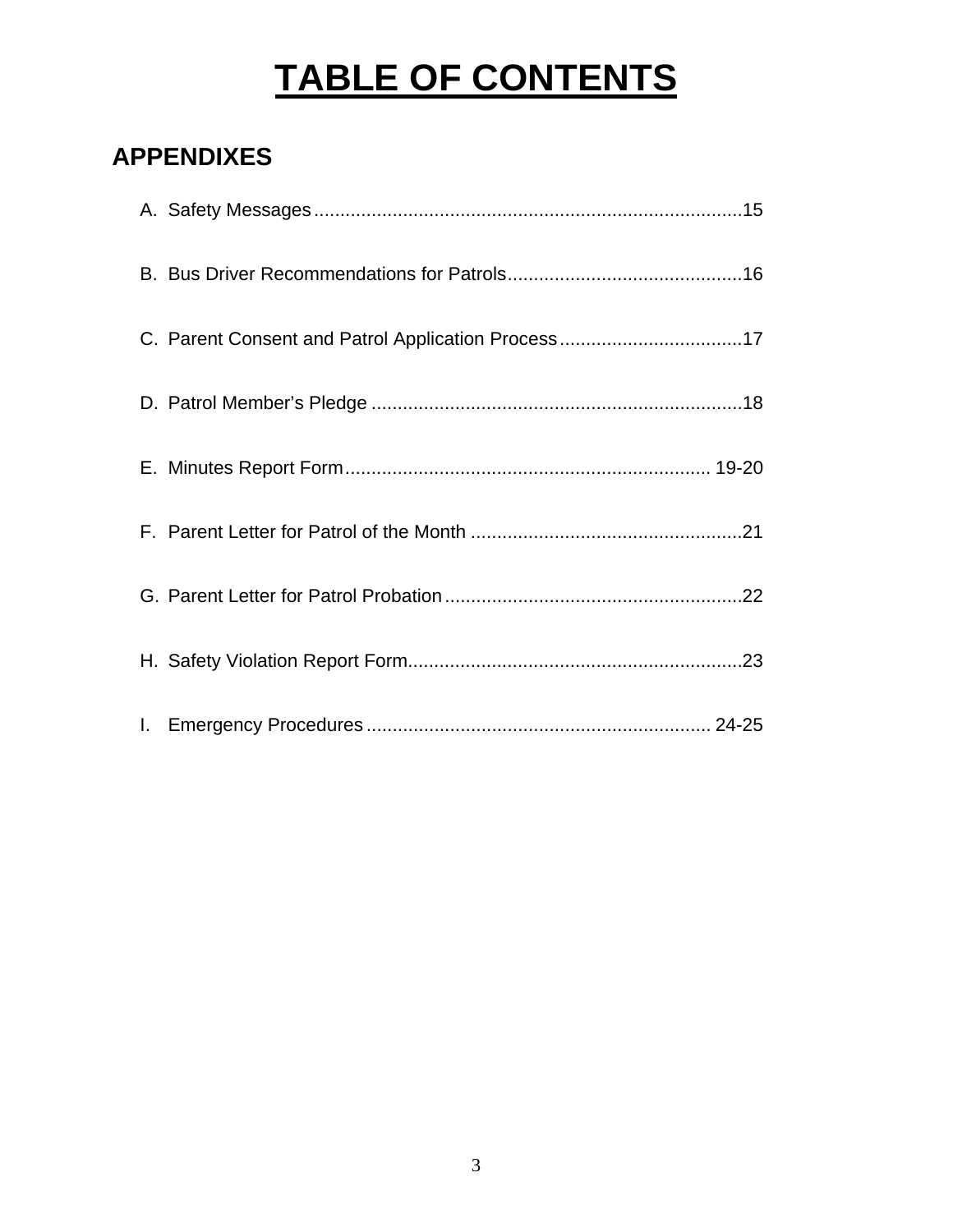# **PATROL RESPONSIBILITIES**



The patrol's job is to remind students of safety rules learned in the classroom and to guide them in safe crossing and bus passenger procedures. Patrols receive instructions in guidelines and procedures during their training and regular patrol meetings. Duties of all patrols are listed below:

- Set a good example and encourage other students to also observe safety rules at all times.
- Report for duty on time with proper equipment. Patrols will not be permitted to perform their duties if they are not wearing a patrol belt.
- Know and help enforce "fairly" all walking or bus rules and regulations.
- Report to the bus driver, patrol sponsor, administrators, and staff members assigned to a bus as needed.
- Provide other assistance to drivers or crossing guards as requested.
- Attend and participate in all patrol meetings and training sessions.

### **WALKER PATROLS**

Safety patrols are assigned to posts near their homes. If their homes are in walking areas, they serve as walker patrols. Safety patrols assigned to walking posts encourage good safety habits in students walking to and from school. A patrol does not direct traffic. When on duty, walker patrols observe the following procedures:

- Stand one step back from the curb, facing the street.
- Give the arms-stretched signal for schoolmates to wait in back of you on the sidewalk.
- Watch for a safe gap in traffic.
- Step aside, watch for turning cars, then motion to schoolmates to cross the street.
- Return to arms-stretched position facing the street.

Patrols are to be at their posts at least five minutes before the student flow begins, and are to remain at their posts until all students have been safely helped across the street. Walker patrols also assist in the Kiss & Ride area. They raise and lower the rope blocking the bus entrance.

### **BUS STOP PATROLS**

One or more patrols may be assigned to duty at each bus stop. Each patrol is assigned to a bus stop close to his or her home. Guidelines for bus stop patrols follow:

- Be on time to your post, ten minutes before the bus stop.
- Keep students out of the street.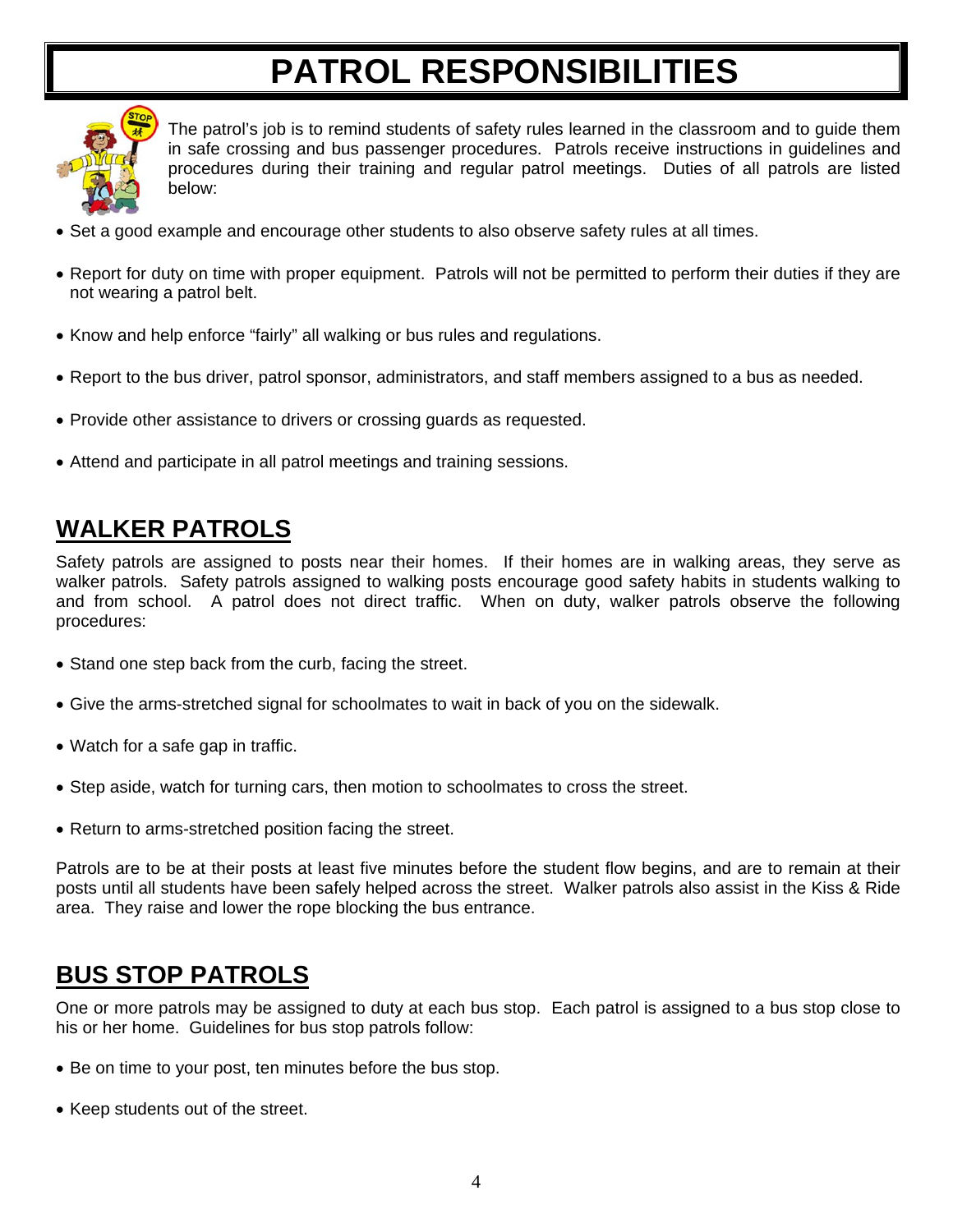- Inform students about inappropriate behaviors such as fighting, cursing, throwing objects, and hitting.
- Warn students a second time before reporting them.
- Use good common sense in dealing with the people at your stop.

### **BUS PATROLS**

- Patrols are assigned to bus duty to assist the driver with student safety while on the bus.
- Each bus has four patrols on duty at one time. All other patrols should remove their safety belts.
- Patrols assist with safety at bus stops and schools by having students stand in an orderly manner, in a line behind the patrol, while the bus is approaching for pick-up.
- The front patrol helps children get on and off the bus. The front patrol counts the students as they get off the bus when they arrive at the school in the morning.
- The middle patrols help students and keeps order. Middle patrols also assists students exiting from side exits during an emergency.
- The back patrol is posted at the emergency exit at the rear of the bus. The back patrol assists students exiting at the rear of the bus during an emergency.
- During bus evacuation drills, patrols will open the emergency exits from inside the bus, exit, and stand beside the door to assist students. Throughout this process, school personnel will be posted alongside the patrols to prevent student injuries and monitor the drill.
- Bus patrols should not move from their seats to perform their duties while the bus is in motion. In order to be alert and helpful to the bus driver, patrols should not use headphones, play video games or read during the bus ride.
- Patrols that are assigned to ride a bus but are not assigned to bus duty (i.e. bus stop patrols or patrols assigned to school posts) should remove their belts.
- Patrols should use the arm-stretched signal from schoolmates to wait in back of you as the bus approaches for pick-up at the bus stop and on school grounds.

#### **OTHER PATROL FUNCTIONS**

In their role of encouraging students to observe safety rules, patrols can have a significant, positive influence on their schoolmates. Patrols influence other students both formally as part of their regular duties, as well as informally because they serve as student role models of appropriate and safe behavior. In addition, patrols can bring valuable safety information to schoolmates in classrooms. Specific suggestions for whole-school and grade-level safety presentations by patrol members are available in the section entitled Patrol Safety Programs and Presentations, page number 16.

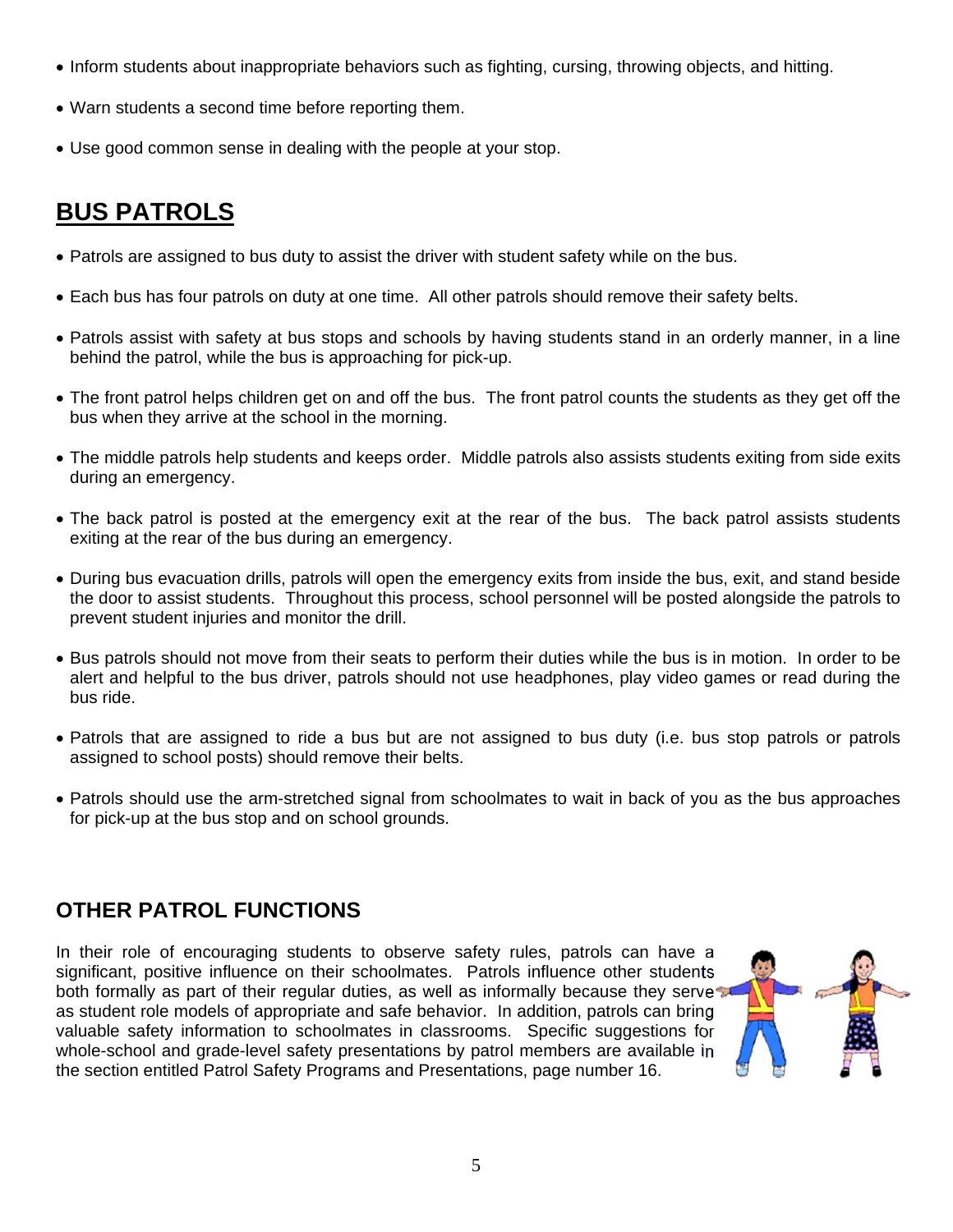# **ADULT ROLES WITH PATROLS**

#### **OTS PATROL REPRESENTATIVE**

The OTS Patrol Representative is a member of the Department of Facilities and Transportation Services. The patrol representative assigned to elementary schools supports the patrols as follows:

- Serves as a resource person for the school patrol sponsor.
- Supplies the school patrols with equipment and printed materials, including materials provided by agencies such as the American Automobile Association (AAA).
- Attends and provides support at patrol meetings.
- Helps to train safety patrols by presenting training programs at monthly patrol meetings.
- Provides limited training during the last two weeks of August by request.

#### **PATROL SPONSOR**

The faculty patrol sponsor is highly important to the successful running of a school patrol force. The sponsor sets the tone and models expected behaviors. The responsibilities of the patrol sponsor include the items listed below.

- Select and train patrols in the spring. Assign patrols for walking, bus stop, and bus duties.
- Schedule a meeting of patrols before school opens in the fall, and make final preparations to ensure that patrols are ready to assume their duties.
- Should schedule a meeting with drivers soon after school opens in the fall to coordinate training concerns and expectations of the patrols.
- Maintain a current list of posts and patrols assigned to them.
- Establish and implement substitute patrol procedures.
- Establish and coordinate the routine for patrol reports on student behavior.
- Develop and implement a program of student recognition and awards.
- Meet with patrols at least twice a month throughout the school year. One meeting is held with the OTS Patrol Representative present.
- Communicate with drivers with regards to any changing patrol concerns, training, and/or recommendations.
- Help patrols educate the student body concerning safety. See Patrol Safety Programs and Presentations section.
- Perform other patrol sponsor duties as assigned by the administration.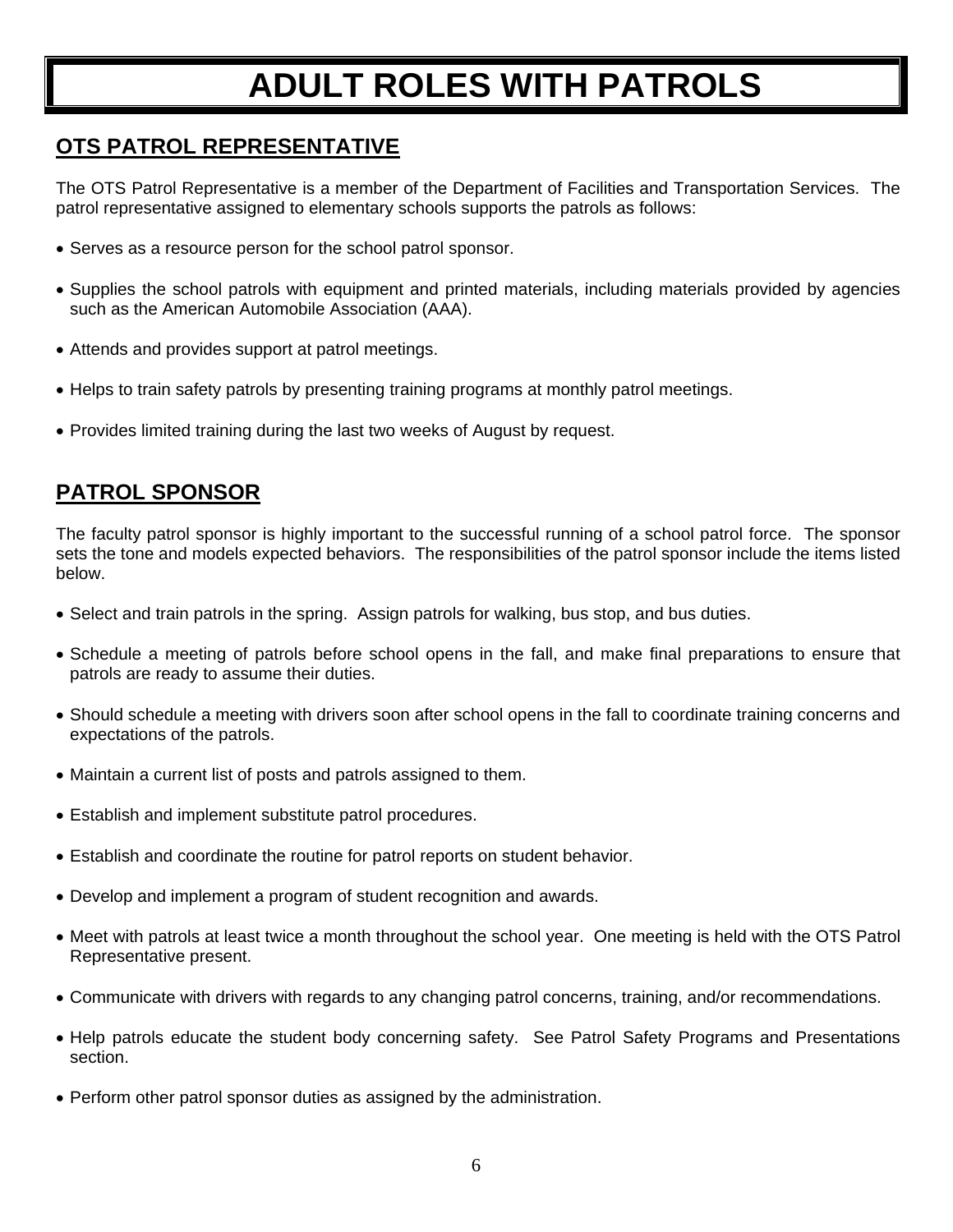#### **SCHOOL BUS DRIVERS**

The relationship between school bus drivers and patrols is very important. The school bus driver and patrols work together as a team to ensure safe transport of students. The bus driver provides guidance and support to patrols as they carry out their bus duties. Bus drivers are responsible for:

- Recommending possible bus patrol candidates to the school patrol sponsor.
- Assisting, instructing, and supporting safety patrols in the performance of their duties.
- Reviewing proper crossing procedures and the signal that will be given to students indicating it is safe to cross.
- Instructing patrols in how to activate the emergency brake and 4 way hazard lights, use of the two-way radio and turning off the bus ignition, should there be an emergency and the driver is disabled.
- Reviewing proper emergency evacuation procedures with the patrols.
- Utilizing the patrols as spotters when it is necessary to back the bus.
- Coordinating the rotation of duties among the patrols assigned to the bus, keeping no more than four active patrols on duty during transport.
- Ensuring that only patrols with proper equipment are on active duty.
- Reviewing and discussing bus/bus stop safety violations and reports with patrols.
- Communicating with the school patrol sponsor with regard to any changing patrol concerns, training, and/or recommendations.

#### **SCHOOL ADMINISTRATORS**

- School administrators set the tone and provide leadership and support to the school safety patrols. Specific roles may include:
- Support and promote the safety patrol program.
- Coordinate transportation, safety and safety patrol issues.
- Recruit and select the patrol sponsor(s).
- Assist with the recruitment and selection of safety patrols.
- Coordinate outside duty posts for staff members.
- Respond to serious or repeat disciplinary issues that are reported by the patrol sponsor, staff members, bus drivers, and patrols.
- Inform (or work with staff members to inform) PTA of patrol functions, general parent safety concerns related to school grounds or bus stops, and requests for PTA funding of patrol needs.
- Coordinate required bus evacuation drills with the patrol sponsor and bus drivers at the beginning of each semester.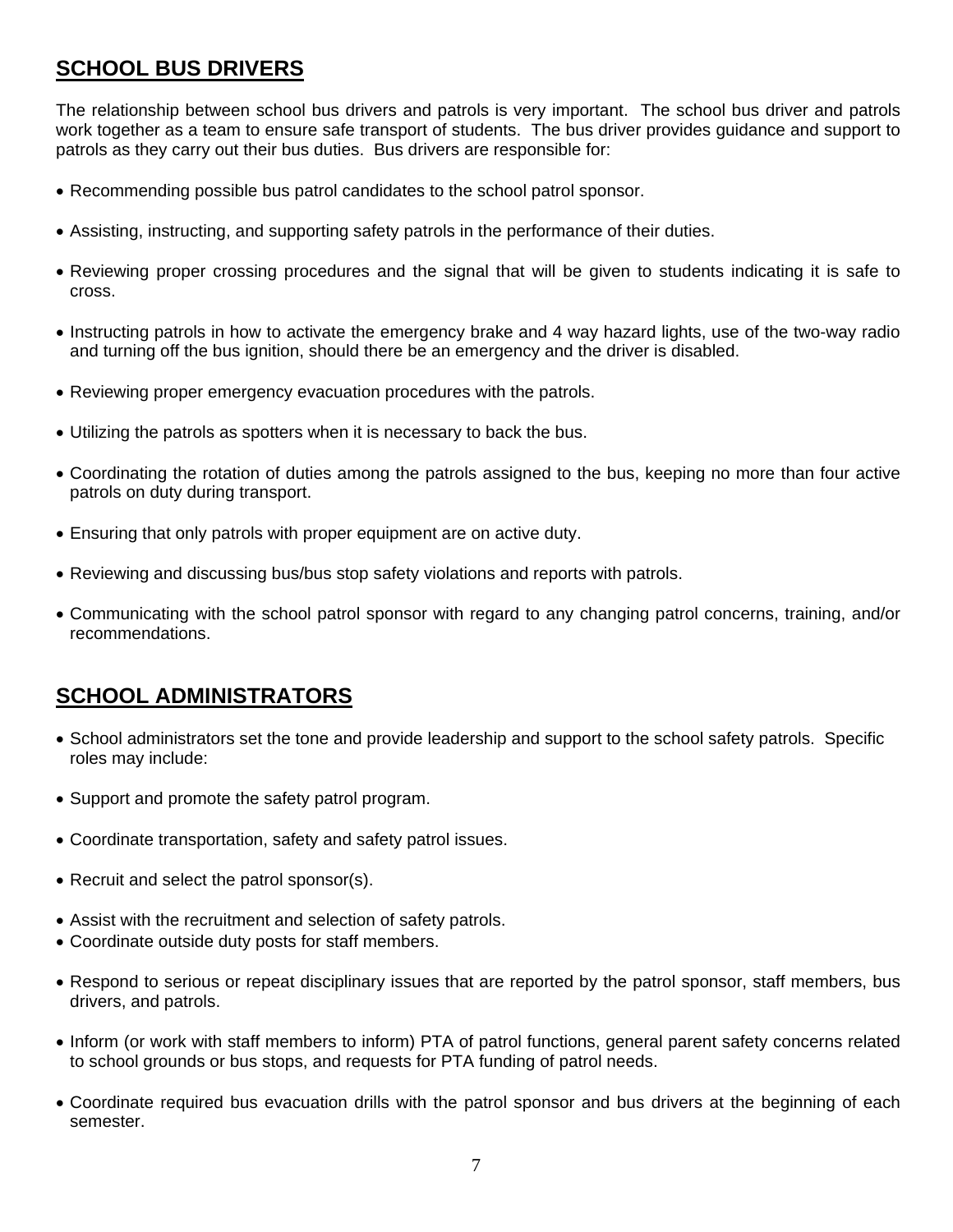### **PARENT TEACHER ASSOCIATION (PTA)**

The school PTA frequently offers excellent support to school patrol operations. Many PTAs provide funding for raincoats, hats, or capes for patrols, as well as funding for patrols. The PTA safety chairman acts as a liaison between the school, the PTA, and outside organizations. The National Congress of Parents and Teachers is a staunch supporter of the school safety patrol program. The organization publishes safety materials that are available to all interested persons.

The block parent program is sponsored by the police department and conducted by some local PTAs. In this program, residents display signs in their windows if the homes are open to children who might need help.

# **SELECTION AND TRAINING OF PATROLS**

#### **SELECTION**

Safety patrols are selected first from rising sixth grade students, and then from rising fifth graders. Fourth grade students are asked to serve only when students from the fifth or sixth grade are not available to cover a post. In schools with no sixth grade students, the majority of patrols should be chosen from the fifth grade, and fourth grade students may be chosen where needs exist.

Patrols are selected with input from teachers, administrators, patrol sponsors, and bus drivers. Consideration is based on student interest, academic achievement, commitment, sense of responsibility, and attitude toward others. In most cases, students who are dedicated to their school work will be dedicated to patrol responsibilities.

The number of patrol chosen for bus duty should be limited on each bus (one front, two middle and one rear position). This will alleviate confusion and allow for easier rotation of duties. Only four patrols will be allowed on duty at a time on the bus.

See Appendix A for a sample of the teacher recommendation form and Appendix B for the bus driver sample.

#### **PARENT CONSENT**

Parent consent and patrol application forms are available from the OTS. The school may use its own form. Consent application forms are current for one school year and should be on file in the school. Each new patrol must have a form on file before assuming any patrol duties. A returning patrol from a previous year needs an updated form. For students who have served as patrols before, consent application forms on file from the previous year may be used if necessary on a temporary basis, but updated forms should be obtained as soon as post assignments are made.

Under no condition shall a student serve as a safety patrol or a substitute patrol without the written permission of a parent or guardian. Many schools do not issue patrol belts until permission forms have been completed and signed.

See Appendix C for a copy of the consent application form and information on patrol duties and responsibilities for parents.

#### **TRAINING AND ORIENTATION**

Safety patrol trainees shall have at least two weeks of "on-the-post" training with experienced patrols. Many schools have a spring training program for rising patrols. This is supplemented in the fall and on an as-needed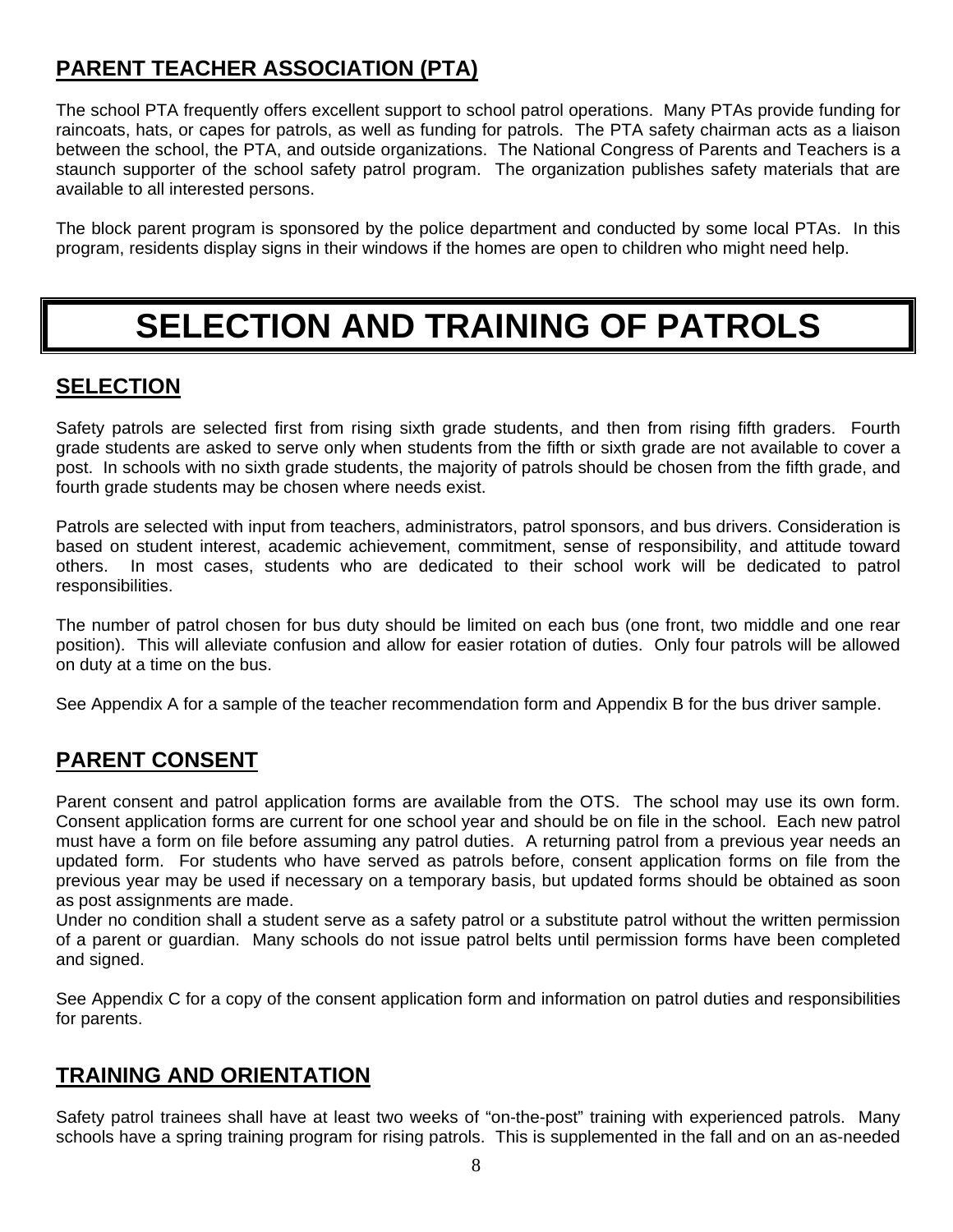basis. Schools are encouraged to involve bus drivers in these training sessions when possible. After the training period has been completed and the trainee demonstrates ability and confidence, the new patrol is assigned to a post. Safety patrol trainees are typically given post assignments at the end of the school year for the following year. Films on duties of walker and bus patrols are available from the SEO assigned to the school.

Belts are typically issued when permission forms are completed and signed. Badges are often awarded once the trainee can recite the patrol pledge. See Appendix D for the patrol pledge.

#### **ELECTION OF OFFICERS**

Patrol officers are typically selected by staff members or elected by students in the spring for the following school year. Officers can be elected by the majority vote of rising fifth and sixth grade safety patrol members. Criteria usually include:

- Student is a rising sixth grader (or fifth grader if that is the highest grade in the school).
- Student demonstrates good citizenship skills.
- Student maintains overall good academic standing.

Officers consisting of a captain or co-captain and lieutenant(s) are selected, and duties are explained. Some schools include sergeants among their officers. Listed below are possible duties of the captain or co-captain and lieutenants.

#### DUTIES OF CAPTAIN OR CO-CAPTAIN

- 1. Conduct patrol meetings using parliamentary procedures.
- 2. Be responsible for the daily bus record.
- 3. Set a good example at all times.
- 4. Lead the raising of the flags, lead the Pledge of Allegiance with the other officers, and lead the lowering of the flags.
- 5. Help to train safety patrols.

#### DUTIES OF LIEUTENANTS

- 1. Pass out all necessary papers to patrols, such as permission slips, general orders, report forms, and patrol badges.
- 2. Issue belts, badges, and rain gear.
- 3. Assist captain(s) as needed.
- 4. Keep notes at each patrol meeting.
- 5. Participate in flag raising, Pledge of Allegiance recitation, and flag lowering.
- 6. Help to train the safety patrols.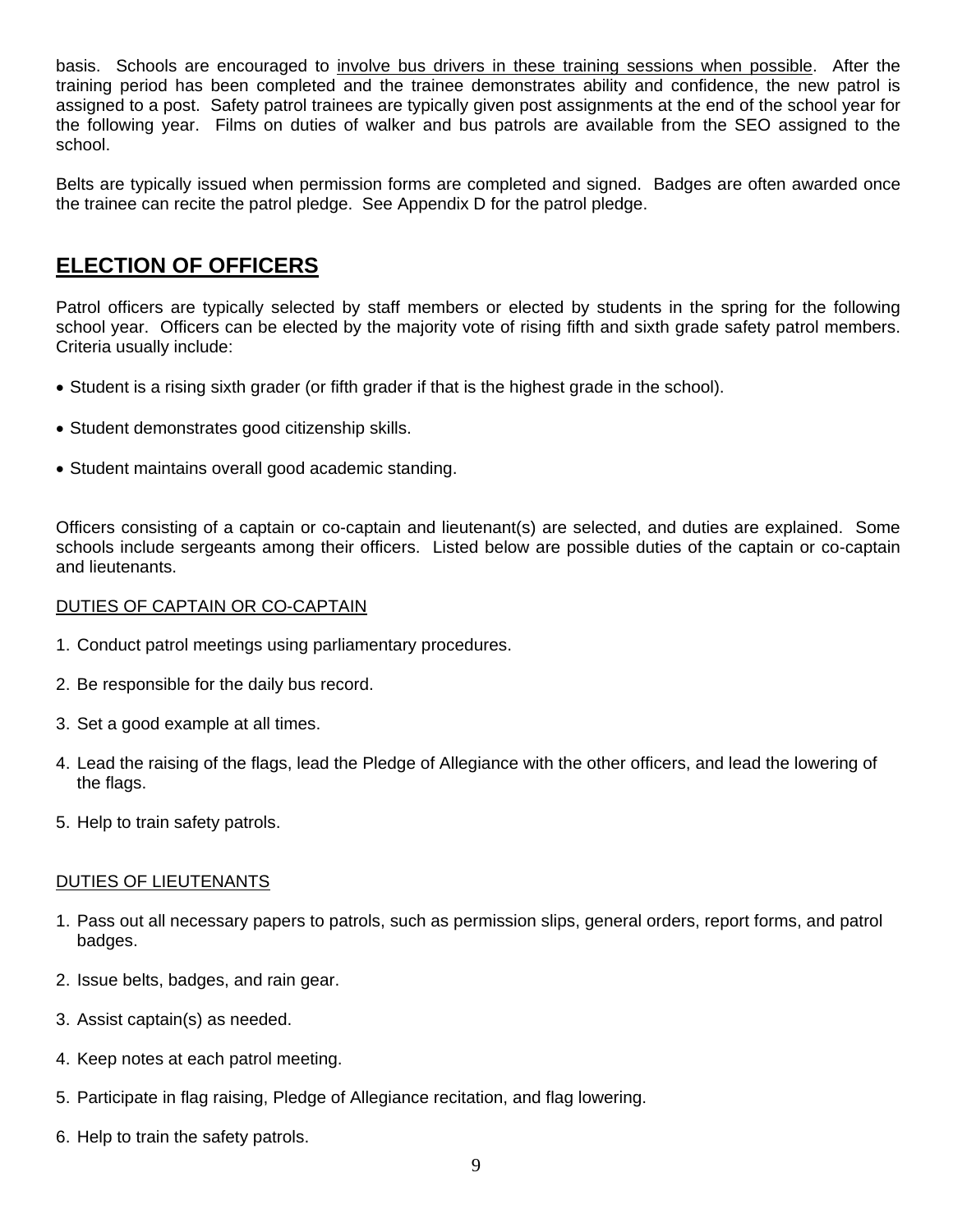#### **PATROL MEETINGS**

Patrol meetings should be held at least twice a month. The OTS Patrol Representative generally attends once a month. The patrol sponsor coordinates the dates and times for the meetings. Patrol meetings are held in a dignified and orderly manner. All patrol members wear belts and badges to the meetings. A suggested meeting agenda follows:

- 1. Captain calls the meeting to order and leads the patrol pledge and the Pledge of Allegiance.
- 2. Lieutenant calls the roll.
- 3. Third officer reads the minutes.
- 4. Fourth officer asks for any old business.
- 5. Captain states new business including announcing the patrol(s) of the month, when appropriate.
- 6. Sponsor and/or OTS Patrol Representative provide program (films, training talks) and general comments.
- 7. Adjournment.

See Appendix E for the Minutes Report Form.

# **PATROL RECOGNITION AND AWARDS**

#### **PATROL(S) OF THE MONTH**

Safety patrol members are rewarded for meritorious work. Schools may recognize a safety patrol or patrols of the month (both a walker patrol and a bus patrol awardee). School sponsors are encouraged to ask bus drivers for recommendations. Each patrol of the month wears a gold badge and receives a letter and a certificate. These items are provided by the OTS. In addition, the school may wish to send a letter home to the parents and announce the winner on the school radio or television system.

The patrol(s) of the month demonstrates meritorious work such as being on time to post, doing extra patrol duties, showing unusual care for schoolmates, and being an excellent role model.

See Appendix F for a sample parent letter for the patrol of the month.

#### **YEAR-END RECOGNITION**

The OTS provides patrol sponsors with information on obtaining service pins and certificates to present to patrols in good standing at the end of the year. Bus drivers should be encouraged to attend.

#### **OUTSTANDING PATROL PROGRAM**

One to three Fairfax County safety patrols are selected annually to represent Fairfax County Public Schools in a metropolitan Washington AAA area program. Each school may nominate one patrol who has performed in an exemplary manner to be the school's outstanding patrol of the year. The school principal, in coordination with the patrol sponsor, is responsible for selecting this student. The OTS will provide a nominee form to each school. The winning student from each participating metropolitan jurisdiction is invited to a recognition luncheon and receives a U.S. Savings Bond and a plaque.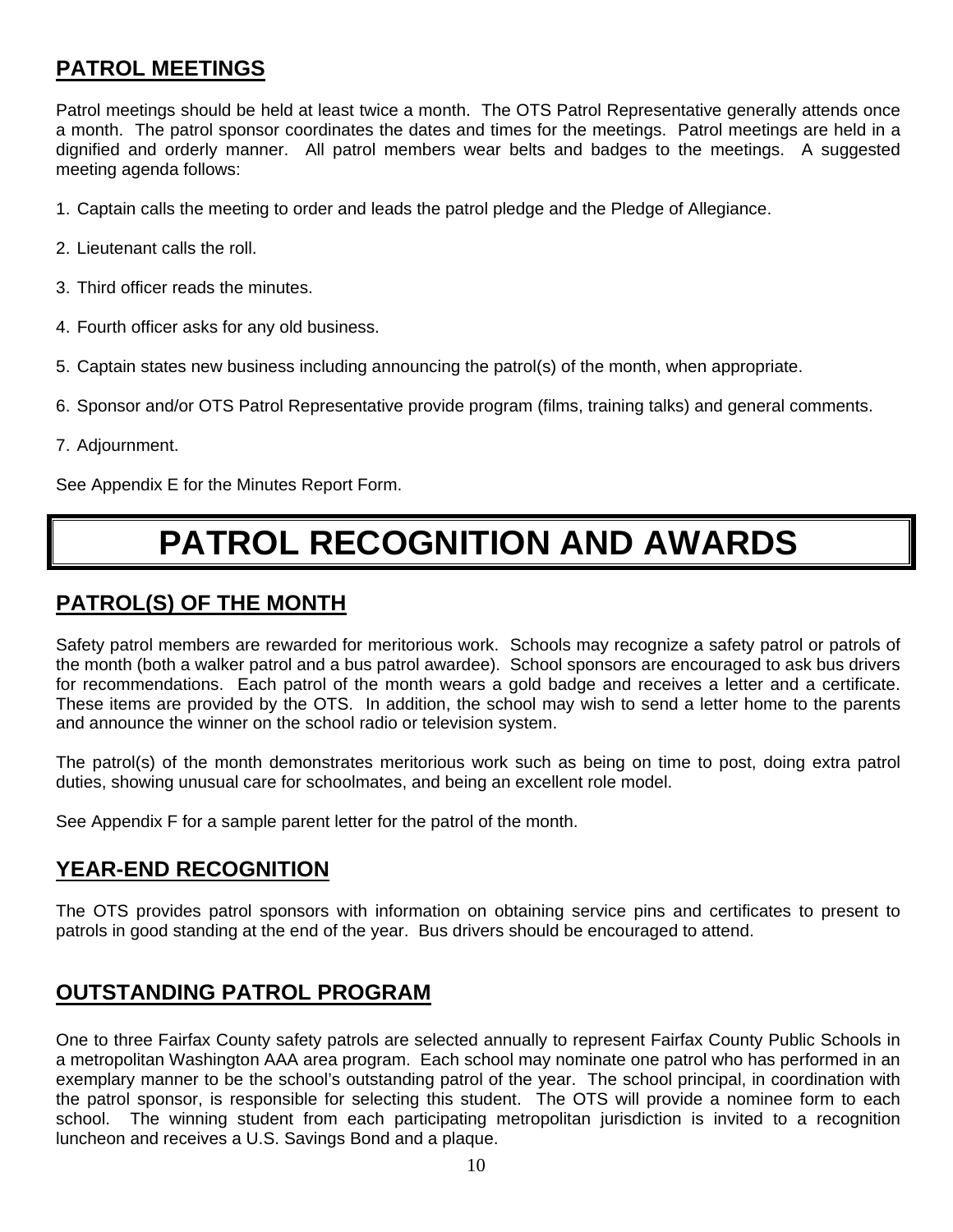#### **OUTSTANDING ACTS COMMENDATIONS**

The AAA sponsors special awards for patrols that render distinguished service involving a child's safety and for patrols that perform lifesaving acts. Patrol sponsors, bus drivers, and principals can consult with the OTS.

#### **AWARD OF EXCELLENCE**

Bus drivers nominate a bus patrol to receive this award. Eight or more patrols from across the county will receive a \$50 gift card and certificate. This award is presented by OTS.

Procedures established under the provisions of Policy 2601P, Students Responsibilities and Rights, shall be maintained.

# **DISCIPLINE**

#### **DISCIPLINE AMONG THE PATROLS**

The internal discipline of patrol members is basically the responsibility of the patrol sponsor. Each school develops its own procedures for "probation" and "suspension." Suggested guidelines are included below.

All patrols are expected to be responsible students and role models. If a patrol consistently causes problems at school, at the bus stop, on the bus, or in the classroom, the principal or patrol sponsor has the option to place the student on probation. Teachers and bus drivers may also suggest that students be placed on probation. A patrol on probation is asked to turn in his or her belt and badge to the patrol sponsor for the probationary period. The patrol's duties will be assumed by a designated patrol selected by the patrol sponsor. A letter is sent to the patrol's parents explaining the probation and the reason for taking the action. See Appendix G.

The probationary period lasts three weeks. This gives the student time to improve behavior, grades, or whatever problems caused the probation. The period of probation is monitored by the patrol sponsor, teachers, bus drivers, and administrators with the expectation that the student will improve and resume a responsible position.

If, after a second probationary period, a patrol continues to demonstrate an inability to follow established guidelines, suspension from the patrol force can occur. The decision is made on a case-by-case basis by the administration in cooperation with the patrol sponsor, bus drivers, and teachers.

#### **PATROLS AND OTHER STUDENTS**

Patrol members provide direction and assistance for schoolmates. Reports can be filled out and given to sponsors under the following suggested procedures for patrols:

- 1. If you notice a student not following expected behaviors, ask the student politely to stop the inappropriate behavior.
- 2. If the student continues, give the student a warning in a calm voice.
- 3. If the student still continues, give a second calm warning.
- 4. Complete a report slip if inappropriate behavior continues.
- 5. Give the report slip to the patrol sponsor.
- 6. If a problem occurs on the bus, obtain the bus driver's signature on the report slip before giving it to the patrol sponsor.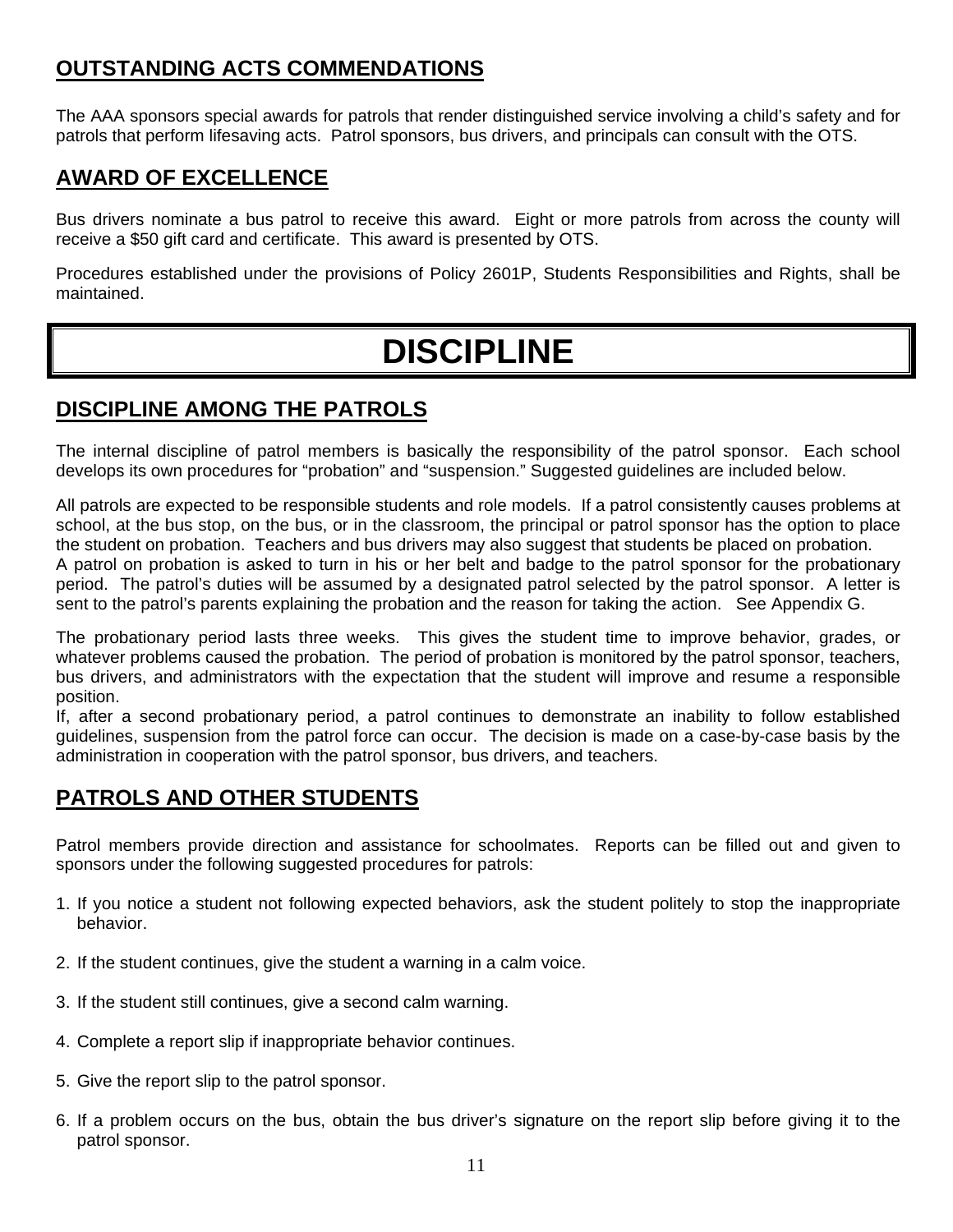A sample report form is included in Appendix H. The patrol sponsor handles the report slip by meeting with the student and informing the classroom teacher. The administration may be involved in serious or significantly habitual situations.

## **PATROL SAFETY PROGRAMS AND PRESENTATIONS**

#### **WALK TO SCHOOL SAFETY PROGRAM**

The Office of Safety & Security works closely with the Fairfax County police public safety officers to present a Walk to School Safety program. A School Education Officer will come to elementary schools to present a short program on walking safely to school. This program is offered before school starts in the fall and is intended for parents and kindergarten and first grade students who will be walking to and from school. Students who are new to the school and who are also walkers are frequently invited. School administrators can talk with their OTS to find out more about the program.

#### **SAFETY MESSAGES**

Safety patrols are valuable resources to their schoolmates on safety issues and concerns. This resource role can be enhanced to increase safety awareness of all students through patrol safety presentations. Included in this section is a suggested safety message appropriate for patrols to deliver over the school public address (radio) or television system, and a presentation appropriate for each grade level, kindergarten through fourth grade.

#### **PRESENTATION ON SCHOOL SAFETY PATROL HISTORY**

Motorists across the country recognize the fluorescent yellow/green safety patrol belt, also known as electric lime, and know that they must drive safely because school children are in the area.

In May 1933, President Franklin D. Roosevelt said, "In addition to the day-to-day protection against accidents to school children afforded by the patrols, the movement is unquestionably a fine builder of morale. It also develops a sense of responsibility which cannot but make for good citizenship. It is my sincere hope that it will continue to expand and remain as a permanent feature of our national effort in the interest of traffic safety." President Roosevelt would be very glad to know that safety patrols are still doing a wonderful job!

The following are suggested presentation activities for selected patrols to present to individual classrooms, grades kindergarten through fourth. Patrols should practice their presentations and meet with teachers to find an appropriate time to visit the classrooms.

#### **KINDERGARTEN AND FIRST GRADE CLASS PRESENTATION ON** *Your Safety Patrol*

A selected bus and a selected walker patrol visit a kindergarten or first grade class wearing their belts and badges. A possible script follows, but patrols should feel free to alter or develop their own scripts with patrol sponsor approval. Patrols should practice before presenting.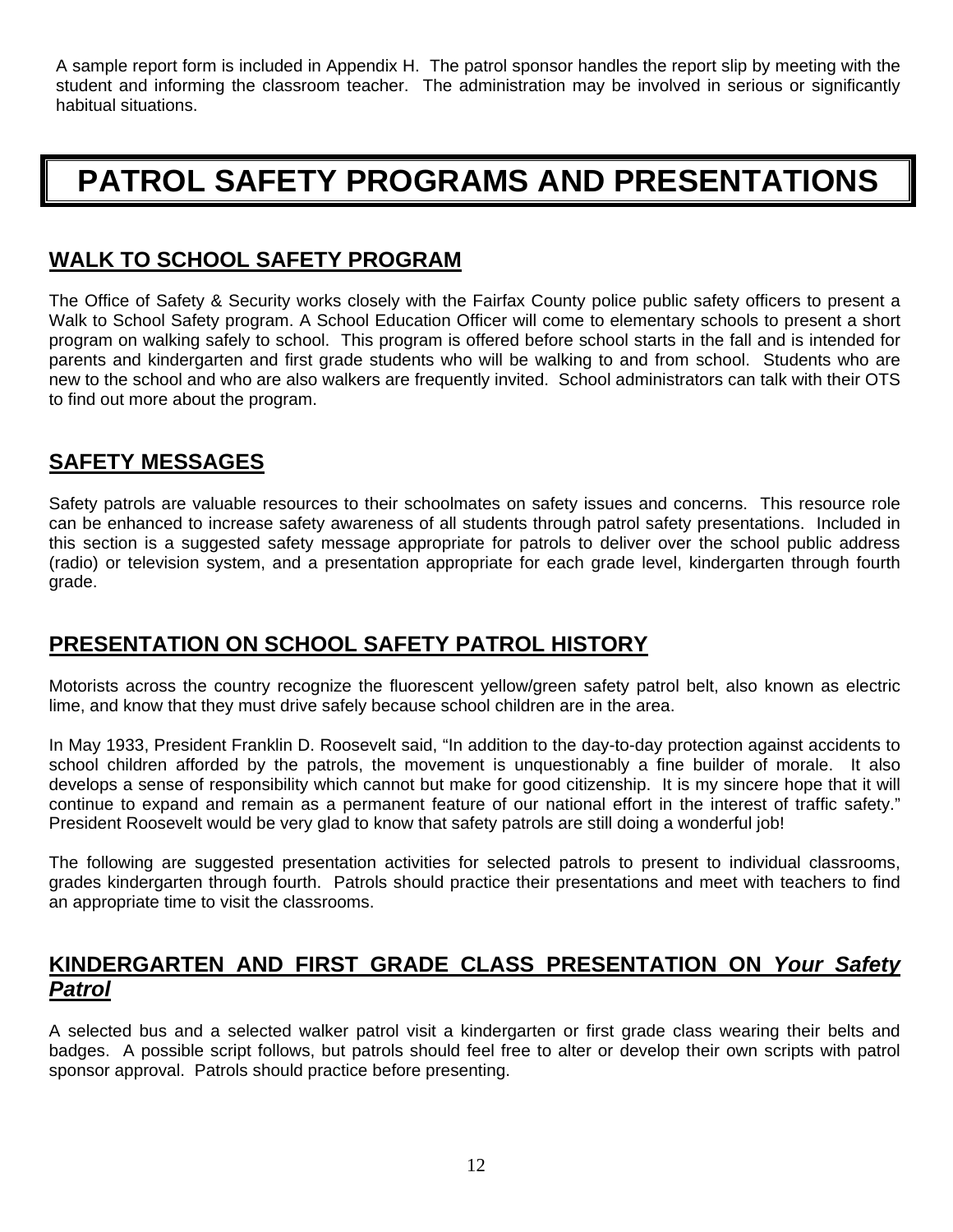- **Walker Patrol: Good Morning (or afternoon)! I am (say name), and I am a walker patrol.**
- **Bus Patrol: And I am (say name), and I am a bus patrol.**
- **Walker Patrol: We are going to teach you what we do when walking or riding a bus to school. If you walk to school, a patrol like me will be standing at corners on your way. We have a special way to stand to let you know whether to wait behind us or to walk across the street. (Show both stances).**
- **Bus Patrol: If you ride a bus with bigger boys and girls, a patrol like me will be at your bus stop and on your bus. We are there to keep you safe while you wait, to help you get on the bus safely, and to make sure that you stay safe on the bus.**
- **Walker Patrol: I am going to pick one boy and one girl who are sitting quietly and attentively to come up and practice how to stand to show students to wait and then walk across the street. (Pick two students and model how to stand one step back from the curb in the proper wait position, and then how to stand to let students walk across the street.) All of you may want to practice that later, but remember that the patrols are the ones in charge to help you stay safe.**
- **Bus Patrol: Remember to stay in your seat and to use quiet voices and nice manners on the bus. We are going to give your teacher some pretend paper patrol badges so that you can practice how to be patrols when you get bigger. (***Hand each teacher a set of paper badges which students can cut out. Teachers may also want to direct students to make paper patrol belts out of strips of orange paper).*

#### **SECOND GRADE PRESENTATION ON** *Rainy Weather Safety*

The presenting patrol should bring rainy weather patrol gear to the classroom. After greeting the students, the patrol should put on the coat, hat or cape, or the patrol may choose a second grade student to model. The patrol should then point out the following rainy day safety guidelines to students. The patrol may want to put these guidelines on a poster to present to the class.

#### **Rainy Weather Safety**

- 1. Watch out for cars. Drivers can't see you as well.
- 2. If you are getting in or out of a car at Kiss and Ride or on the street, get in or out through a door by the curb.
- 3. Sidewalks and streets are slippery. Be careful and don't run.
- 4. Do not go or stay outside if there is thunder or lightning.
- 5. Carefully obey all regular walking and traffic rules.
- 6. Make sure your rain hat or umbrella does not keep you from seeing where you are going.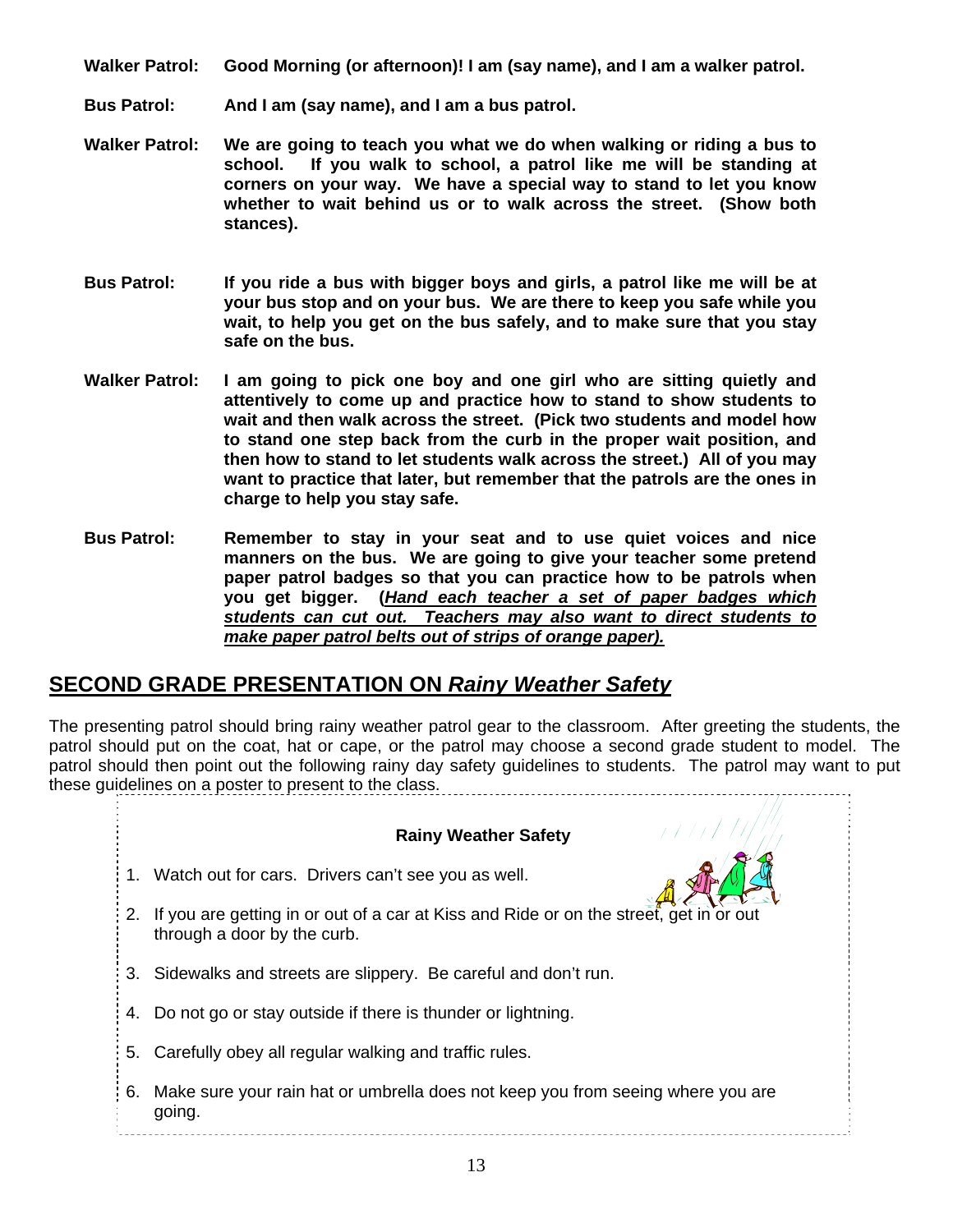#### **THIRD GRADE PRESENTATION ON** *Flag Folding and Etiquette*

Two patrols who attended summer patrol camp may be the best choice to present a demonstration to third grade classes on how to fold and store the flags, which flag goes where, and how to care for the flags. No script is provided for this presentation. The presenting patrol should bring the outside flags to the class or (preferably) ask the class to assemble outside to see how the flags are lowered, folded, carried, and stored. After raising the flags, the patrol should lead the class in The Pledge of Allegiance.

#### **FOURTH GRADE PRESENTATION ON** *Patrol Roles*

As some fourth grade students may wish to become patrol trainees later in the year, a presentation on roles of patrols would be very helpful early in the year. It is suggested that the patrol officers arrange a visit to each fourth grade classroom and lead a discussion on the roles of walkers, bus stops, and bus patrols and the requirements for good patrols. The first two pages in this handbook on patrol roles and responsibilities can be used for preparation and assistance in this presentation.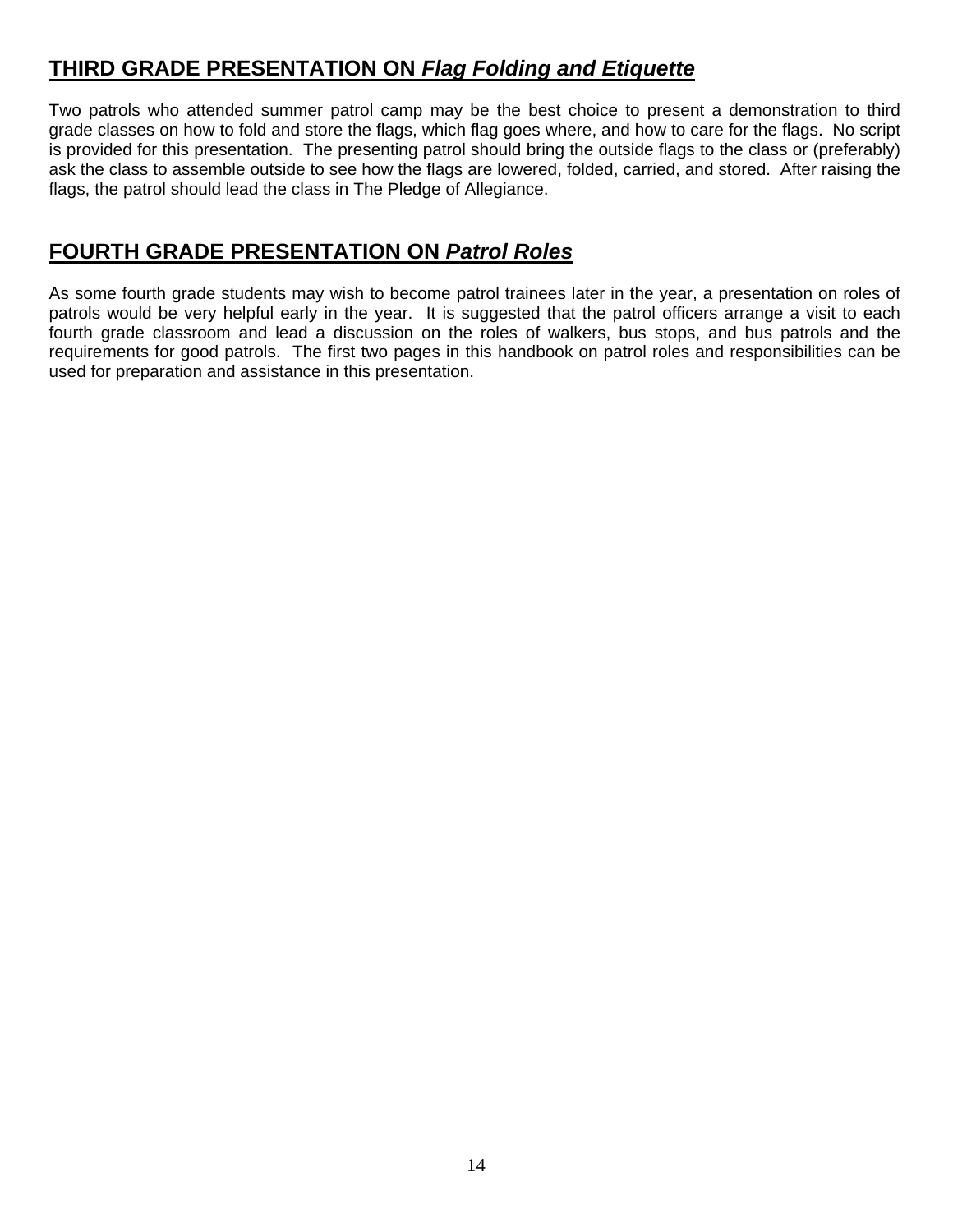#### **TEACHER RECOMMENDATIONS FOR PATROLS**

Teacher **Executive Executive Executive Executive Executive Executive Executive Executive Executive Executive Executive Executive Executive Executive Executive Executive Executive Executive Executive Executive Executive Exe** 

Please recommend your students who would make good patrols. The attributes we look for in patrols include students who are responsible, relate well with others, and show a commitment to the school. Although high academic achievement is not a prerequisite, we have found that students who take their school work seriously also take their patrol responsibilities seriously.

Your recommendations have been the single best predictor of students who become successful patrols. We appreciate the time and effort you take in making thoughtful nominations.

| Please place these forms in |  |  |
|-----------------------------|--|--|
|-----------------------------|--|--|

#### **STUDENTS I RECOMMEND FOR PATROLS**

| <b>Walkers</b> | <b>Bus Riders</b> | (Bus Number) |
|----------------|-------------------|--------------|
|                |                   |              |
|                |                   | #            |
|                |                   | $\#$         |
|                |                   | #            |
|                |                   | #            |
|                |                   | #            |
|                |                   | #            |
|                |                   | #            |

This student would make an excellent choice to attend patrol camp this summer and to become an officer of the safety patrols:

 $\overline{\phantom{a}}$  , and the contract of the contract of the contract of the contract of the contract of the contract of the contract of the contract of the contract of the contract of the contract of the contract of the contrac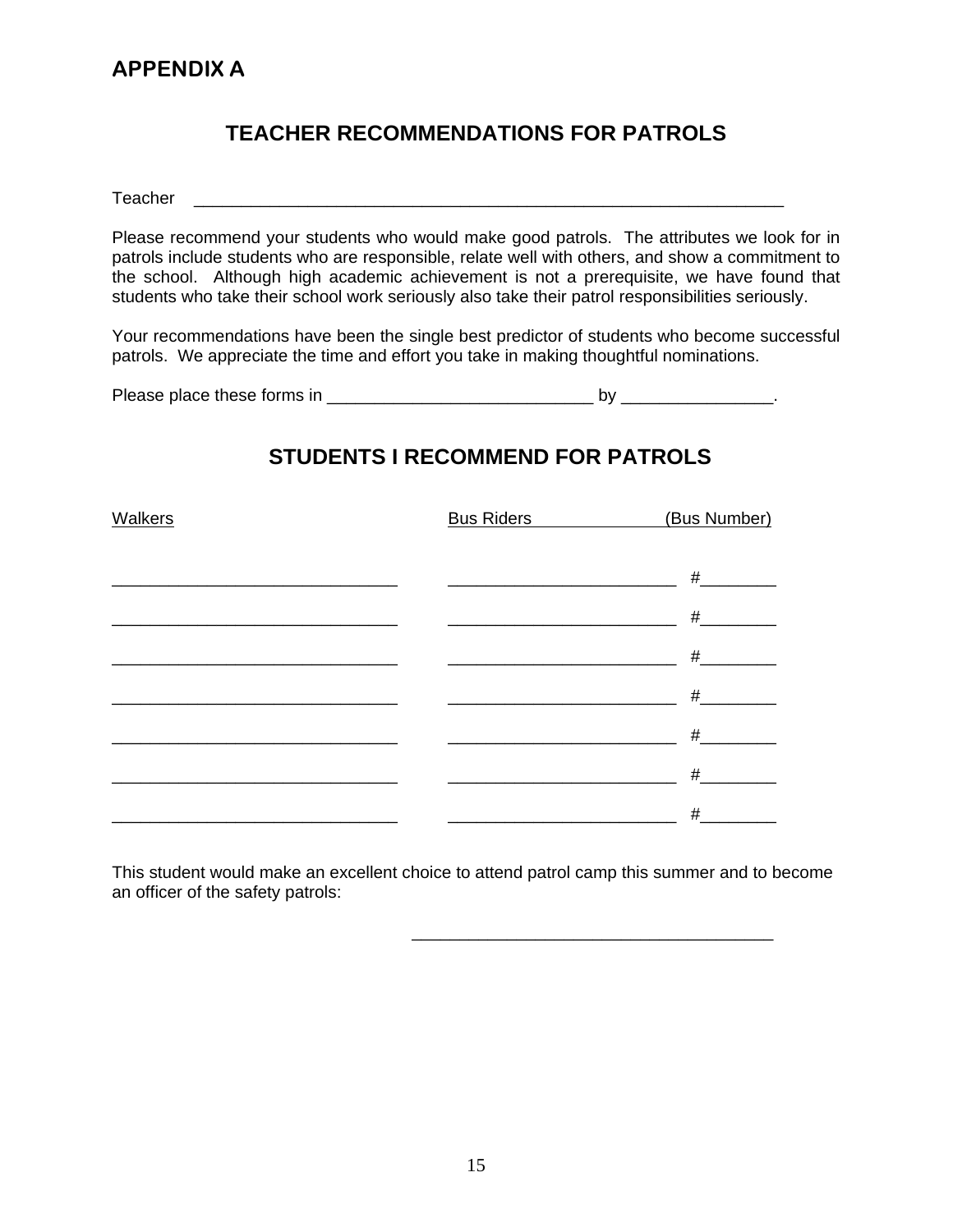#### **BUS DRIVER RECOMMENDATIONS FOR BUS PATROLS**

Bus Driver \_\_\_\_\_\_\_\_\_\_\_\_\_\_\_\_\_\_\_\_\_\_\_\_\_\_\_\_\_\_\_\_\_\_\_\_\_\_\_\_\_\_\_\_ Bus # \_\_\_\_\_\_\_\_\_

Please recommend your students who would make good patrols. The attributes we look for in patrols include students who are responsible, relate well with others, and show a commitment to the school and respect bus rules and safety procedures. When making this recommendation, please also consider any location along the route where it would be beneficial to have a bus stop patrol and/or a bus patrol.

Your recommendations have been the single best predictor of students who become successful patrols. We appreciate the time and effort you take in making thoughtful nominations.

Please place these forms in \_\_\_\_\_\_\_\_\_\_\_\_\_\_\_\_\_\_\_\_\_\_\_\_\_\_\_\_ by \_\_\_\_\_\_\_\_\_\_\_\_\_\_\_\_.

# **STUDENTS I RECOMMEND FOR PATROLS Student Name Stop Location Contract Stop Location** \_\_\_\_\_\_\_\_\_\_\_\_\_\_\_\_\_\_\_\_\_\_\_\_\_\_\_\_\_\_ \_\_\_\_\_\_\_\_\_\_\_\_\_\_\_\_\_\_\_\_\_\_\_\_\_\_\_\_\_\_\_\_\_\_\_ \_\_\_\_\_\_\_\_\_\_\_\_\_\_\_\_\_\_\_\_\_\_\_\_\_\_\_\_\_\_ \_\_\_\_\_\_\_\_\_\_\_\_\_\_\_\_\_\_\_\_\_\_\_\_\_\_\_\_\_\_\_\_\_\_\_ \_\_\_\_\_\_\_\_\_\_\_\_\_\_\_\_\_\_\_\_\_\_\_\_\_\_\_\_\_\_ \_\_\_\_\_\_\_\_\_\_\_\_\_\_\_\_\_\_\_\_\_\_\_\_\_\_\_\_\_\_\_\_\_\_\_ \_\_\_\_\_\_\_\_\_\_\_\_\_\_\_\_\_\_\_\_\_\_\_\_\_\_\_\_\_\_ \_\_\_\_\_\_\_\_\_\_\_\_\_\_\_\_\_\_\_\_\_\_\_\_\_\_\_\_\_\_\_\_\_\_\_ \_\_\_\_\_\_\_\_\_\_\_\_\_\_\_\_\_\_\_\_\_\_\_\_\_\_\_\_\_\_ \_\_\_\_\_\_\_\_\_\_\_\_\_\_\_\_\_\_\_\_\_\_\_\_\_\_\_\_\_\_\_\_\_\_\_ \_\_\_\_\_\_\_\_\_\_\_\_\_\_\_\_\_\_\_\_\_\_\_\_\_\_\_\_\_\_ \_\_\_\_\_\_\_\_\_\_\_\_\_\_\_\_\_\_\_\_\_\_\_\_\_\_\_\_\_\_\_\_\_\_\_ \_\_\_\_\_\_\_\_\_\_\_\_\_\_\_\_\_\_\_\_\_\_\_\_\_\_\_\_\_\_ \_\_\_\_\_\_\_\_\_\_\_\_\_\_\_\_\_\_\_\_\_\_\_\_\_\_\_\_\_\_\_\_\_\_\_ \_\_\_\_\_\_\_\_\_\_\_\_\_\_\_\_\_\_\_\_\_\_\_\_\_\_\_\_\_\_ \_\_\_\_\_\_\_\_\_\_\_\_\_\_\_\_\_\_\_\_\_\_\_\_\_\_\_\_\_\_\_\_\_\_\_

This student would make an excellent choice to attend patrol camp this summer and to become and officer of the safety patrols:

 $\overline{\phantom{a}}$  , and the contract of the contract of the contract of the contract of the contract of the contract of the contract of the contract of the contract of the contract of the contract of the contract of the contrac

Driver Signature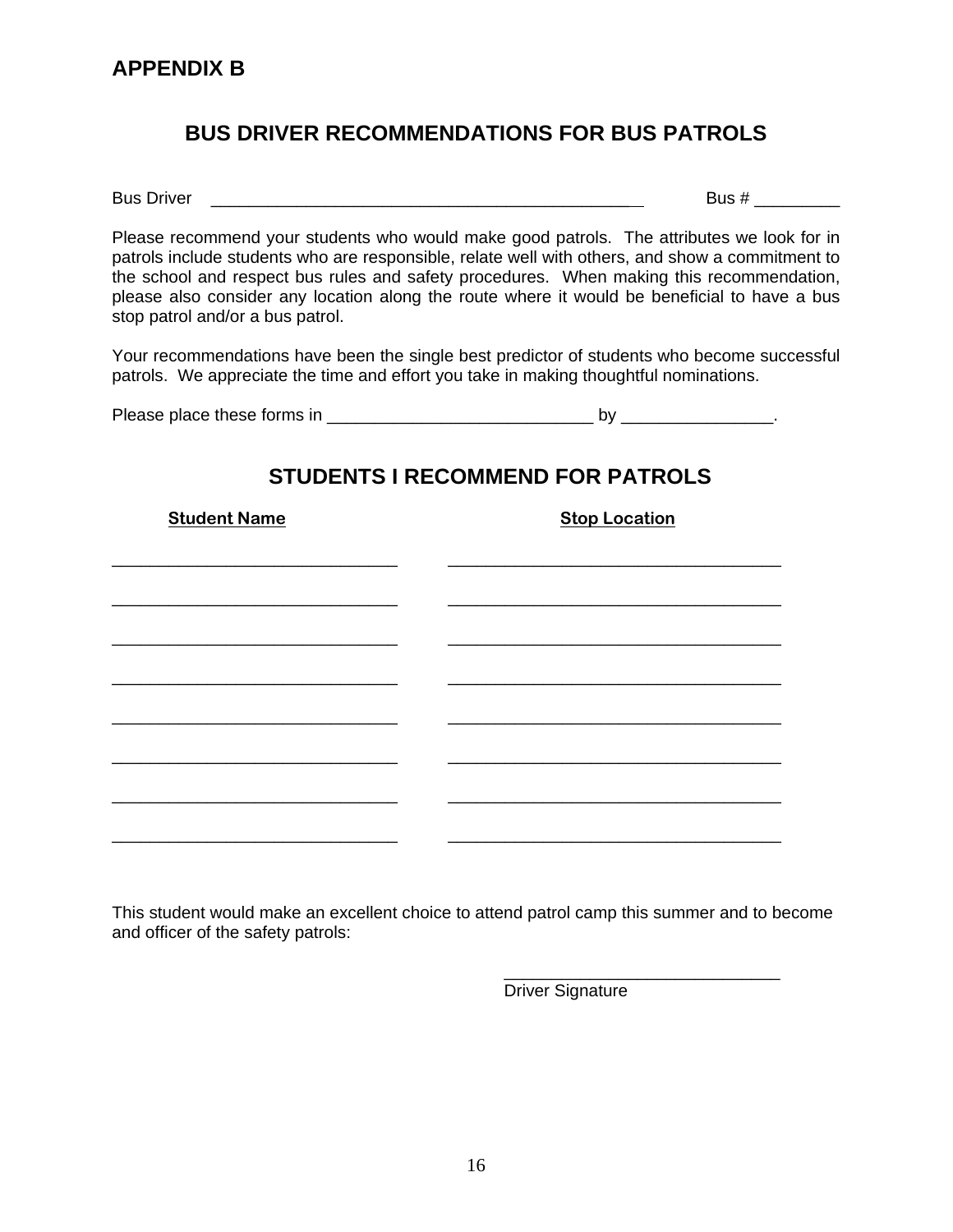#### **APPENDIX C**

#### **PARENT CONSENT AND PATROL APPLICATION PROCESS**

Students who are interested in becoming a Patrol must complete an application form and have their parents' written permission. A copy of the American Automobile Association (AAA) parent consent and patrol application form may be obtained from the School Education Officer.

The first three pages of this handbook detail the roles and responsibilities of patrols. Schools may wish to enclose copies of these three pages for parent information.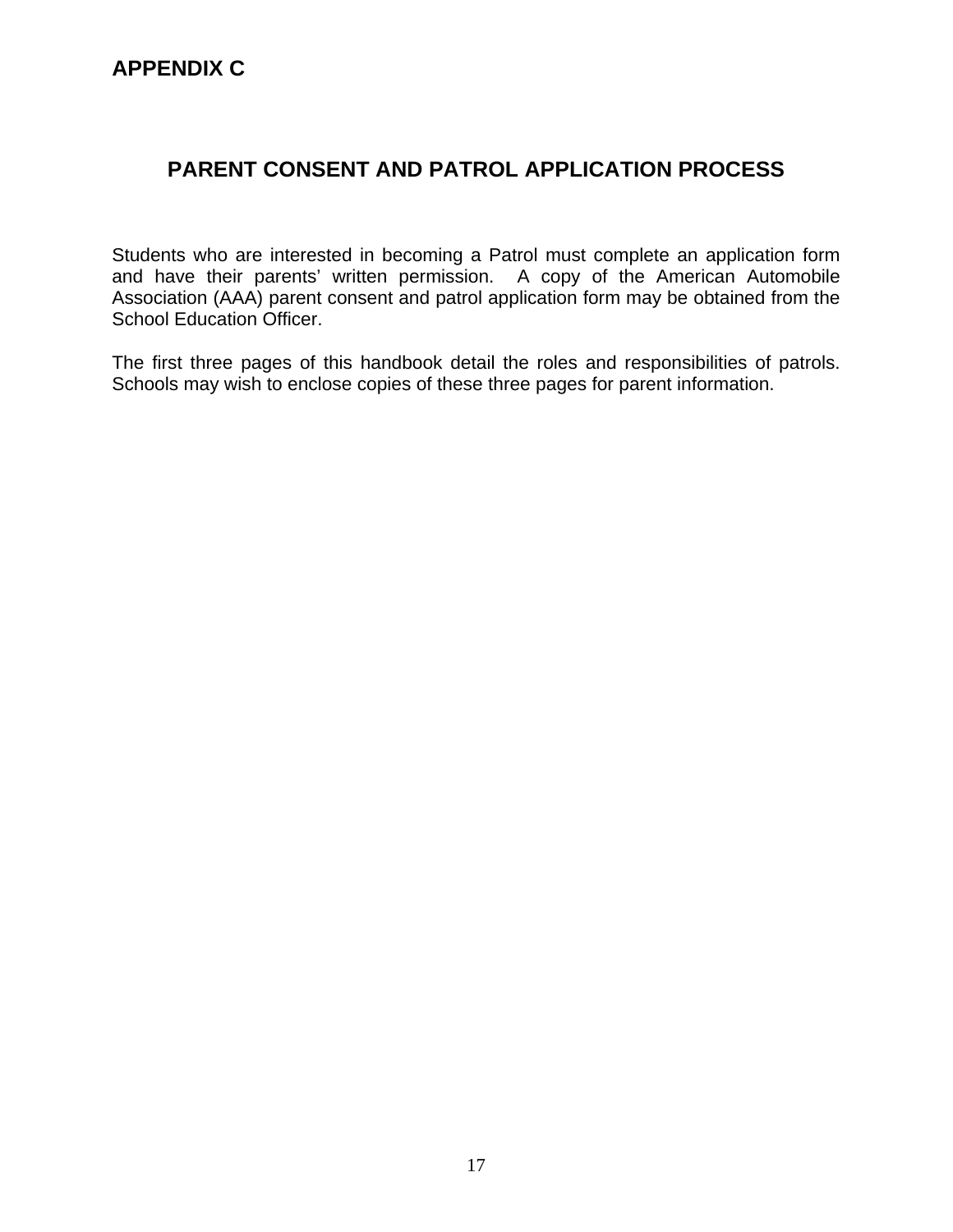#### **APPENDIX D**

#### **PATROL MEMBER'S PLEDGE**

I promise to do my best to:

Report for duty on time.

Perform my duties faithfully.

Strive to prevent accidents, always setting a good example myself.

Obey my teachers and officers of the safety patrol.

Report dangerous practices of students.

Strive to earn the respect of fellow students.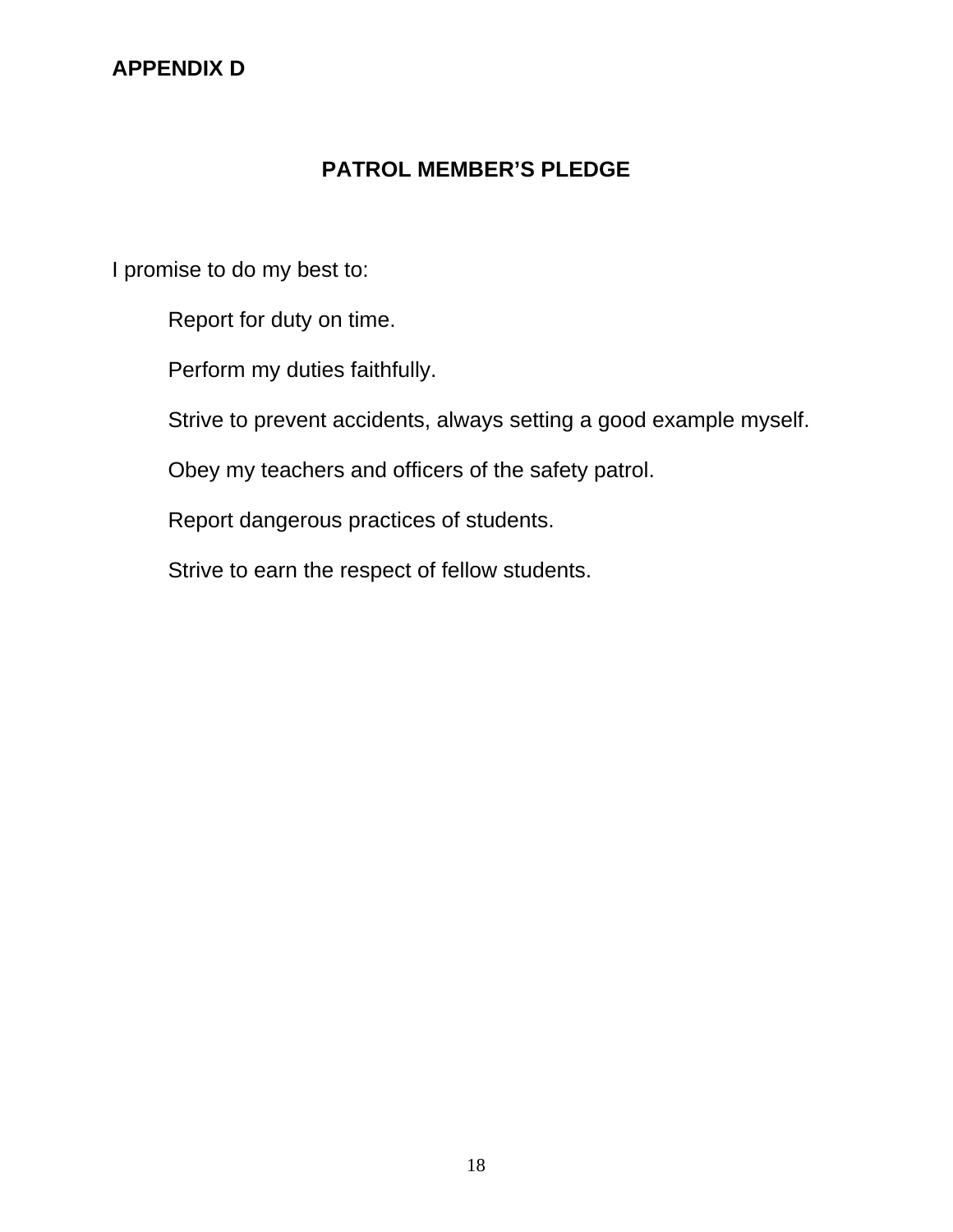#### **APPENDIX E**

#### **MINUTES REPORT FORM**

| Captain:                 | I call the meeting to order. Please stand for the patrol pledge and<br>the Pledge of Allegiance. |
|--------------------------|--------------------------------------------------------------------------------------------------|
| Lieutenant:              | Roll Call (list any patrols absent)                                                              |
|                          |                                                                                                  |
|                          |                                                                                                  |
| 3rd Officer:             | Reading of minutes from the last meeting.<br>Are there any corrections or additions?             |
|                          |                                                                                                  |
| 4 <sup>th</sup> Officer: | <u> 1989 - Johann Stoff, amerikansk politiker (d. 1989)</u>                                      |
|                          |                                                                                                  |
|                          |                                                                                                  |
| Captain:                 | New Business (patrols of the month, announcements, etc.)                                         |
|                          |                                                                                                  |
|                          |                                                                                                  |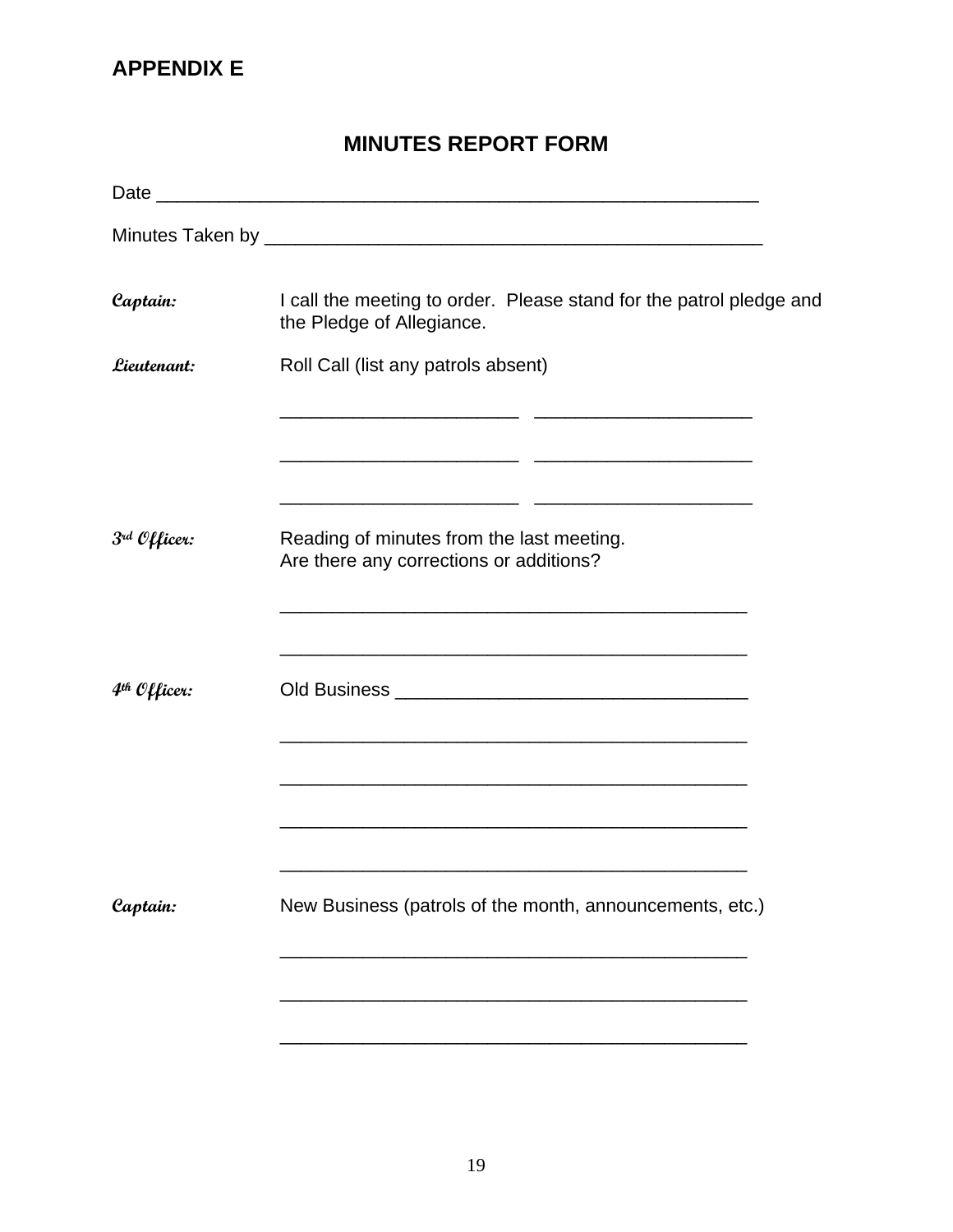| Captain: | We will now hear from our sponsor (and Officer __________,<br>if present).<br><u> 1989 - Johann Stoff, amerikansk politiker (d. 1989)</u> |  |
|----------|-------------------------------------------------------------------------------------------------------------------------------------------|--|
|          | <u> 1980 - Johann Stoff, amerikansk politiker (* 1908)</u>                                                                                |  |
| Captain: | Is there a motion to adjourn the meeting?                                                                                                 |  |
|          | the meeting. Is there a second to the motion?                                                                                             |  |
|          |                                                                                                                                           |  |
| Captain: | The meeting is adjourned. Officers, please station yourselves in<br>the halls. Please wait until your table is dismissed.                 |  |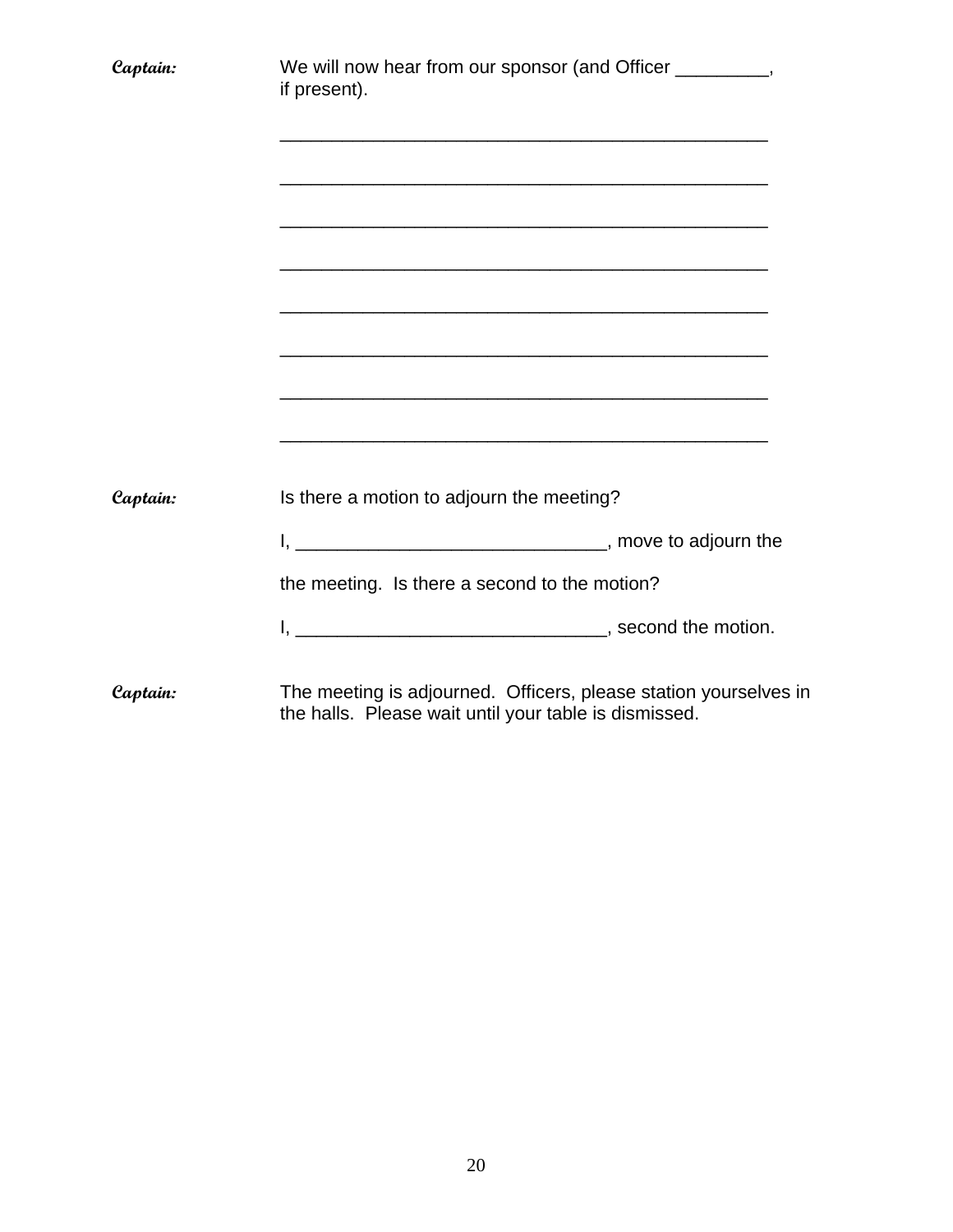(School Letterhead)

### **PARENT LETTER FOR PATROL OF THE MONTH**

Date

Dear (Parent or Guardian's Name):

Congratulations! (student's first name) has been selected as Safety Patrol of the Month. As Safety Patrol of the Month, (student's name) has demonstrated and encouraged good safety habits at the assigned safety patrol post. (Student's name) will wear a special gold badge for the month.

Sincerely,

Principal

Patrol Sponsor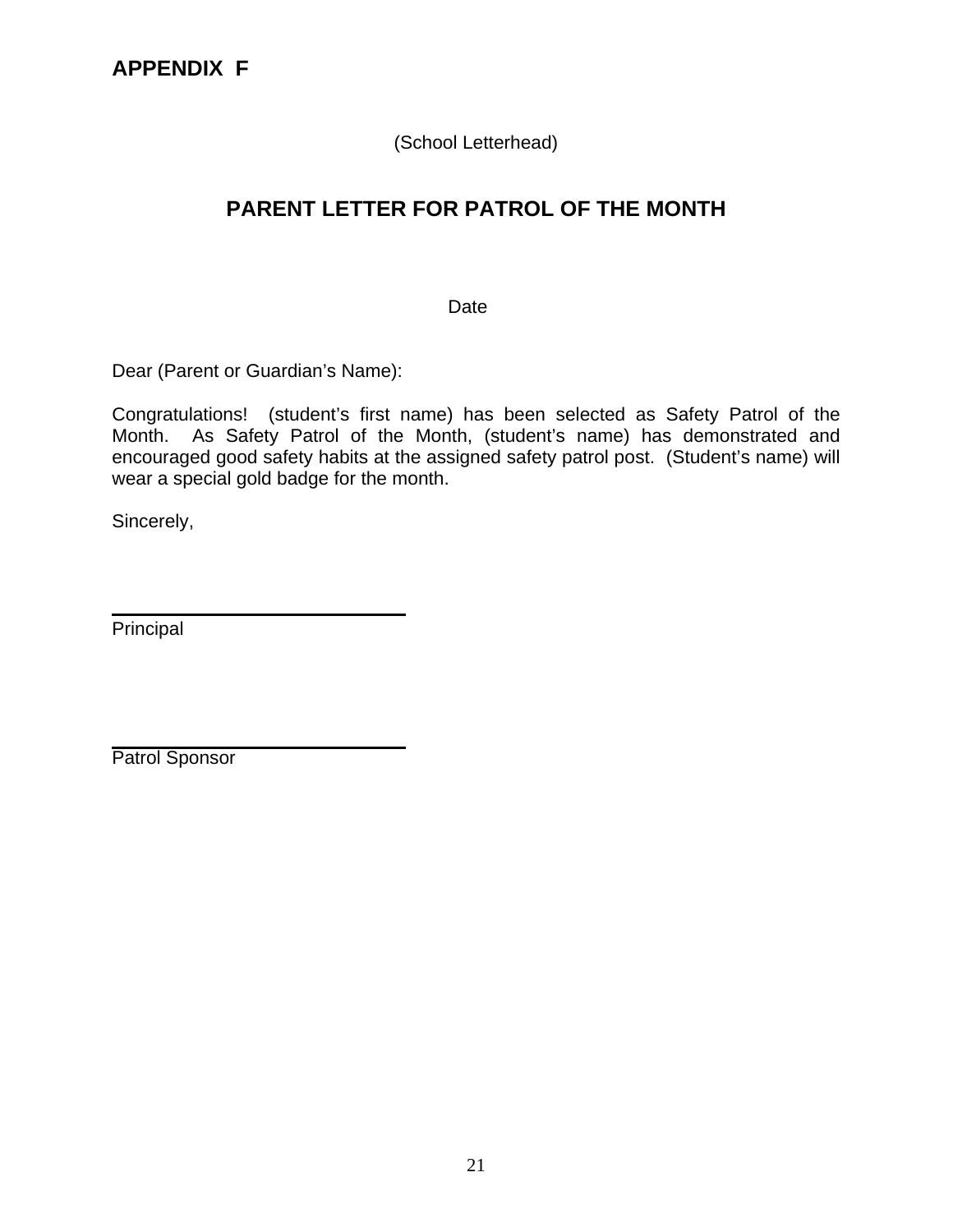#### (School Letterhead)

#### **PARENT LETTER FOR PATROL PROBATION**

**Date Date Date** 

Dear (Parent or Guardian's Name):

Unfortunately, I must inform you that (student's first name) has been placed on probation regarding his/her safety patrol duties. Safety patrols are expected to be responsible students and role models. When these responsibilities are disregarded, corrective action must be taken. The following reasons have been cited to warrant this probation:

(Student's name) probationary period will last three weeks. During this time, he/she may reflect on past performances and strive to show improvement. At the end of the probationary period, (student's name) will be reevaluated and may be allowed to resume normal patrol duties. The probation is to begin on (date) and end on (date).

Please talk with (patrol sponsor's name) if you wish to discuss this matter.

Sincerely,

Principal

Patrol Sponsor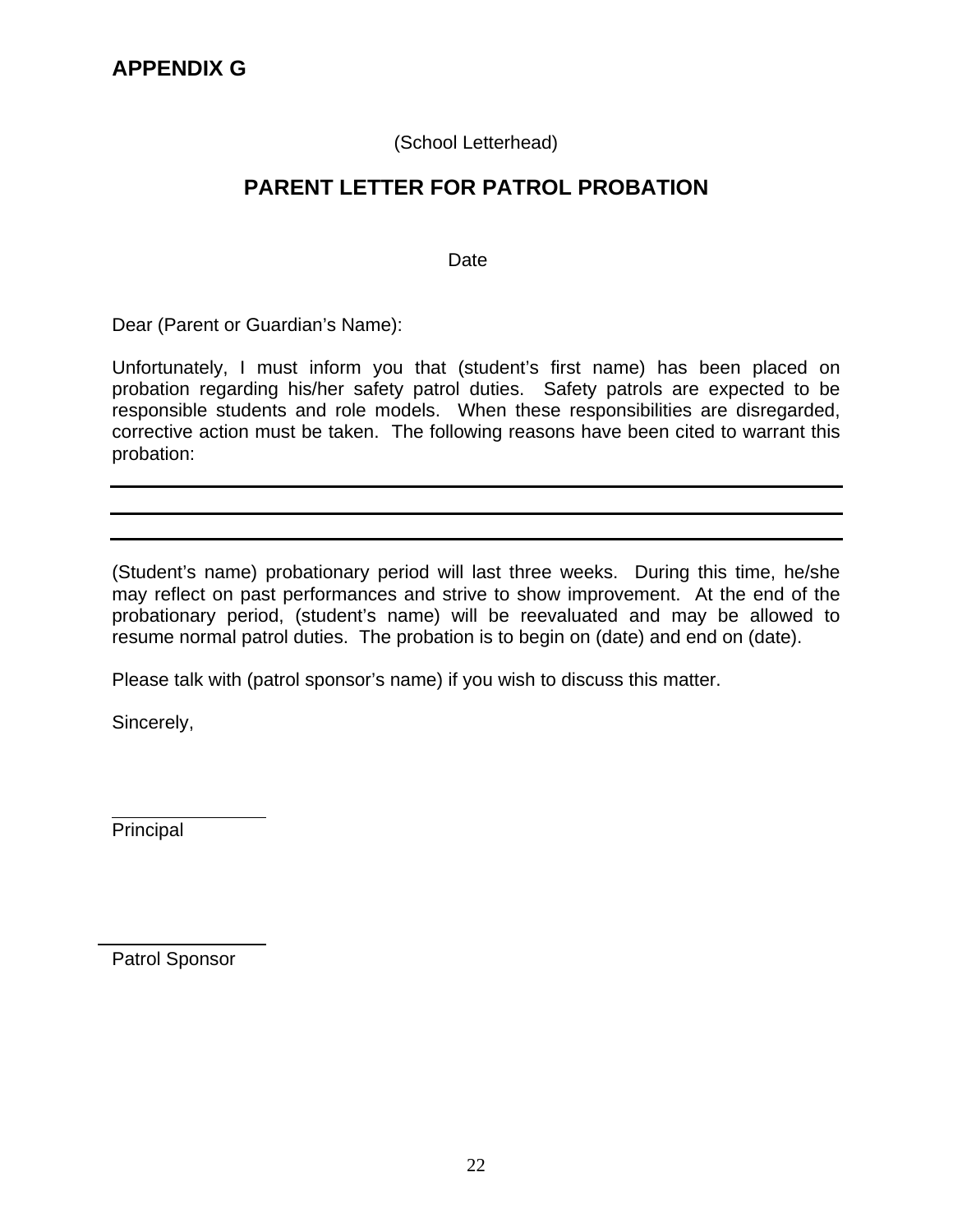#### **APPENDIX H**

### **SAFETY VIOLATION REPORT FORM**

| <b>SAFETY VIOLATION REPORT</b>         |
|----------------------------------------|
| Student Reported _____________________ |
|                                        |
|                                        |
|                                        |
|                                        |
|                                        |
|                                        |
|                                        |
|                                        |
| Was Prior Warning Given? Yes No        |
| <b>Patrol Reporting</b>                |
| <b>Bus Driver Signature</b>            |
|                                        |
| Action Taken (Circle Response)         |
| <b>Discussion with Student</b>         |
| <b>Note Sent Home</b>                  |
|                                        |
| <b>Telephone Call to Parents</b>       |
| Sponsor's Initials <b>Fig. 1.1200</b>  |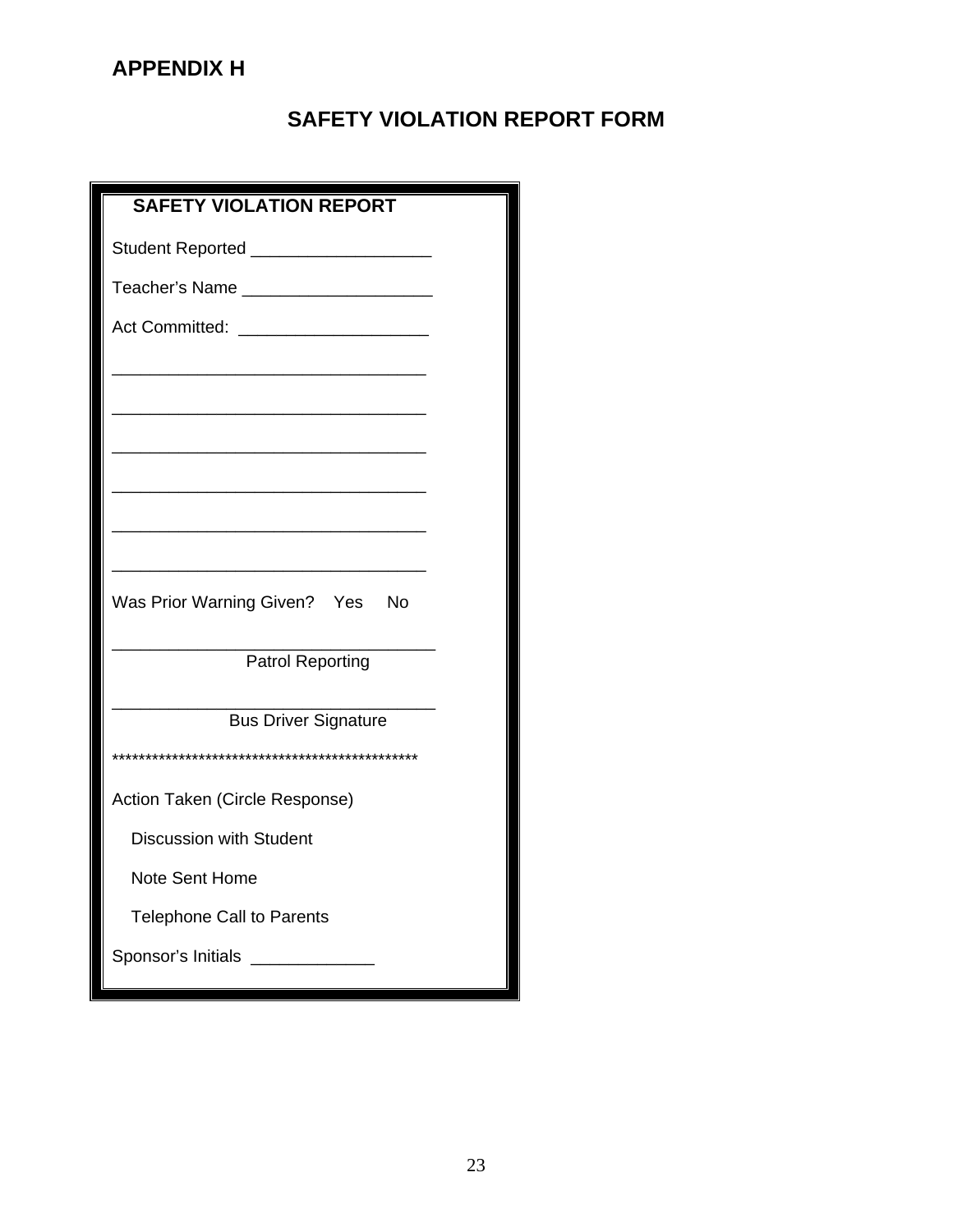# **EMERGENCY PROCEDURES**

In response to concerns for the safety of student safety patrols during the Washington area sniper incident, a review was made of the duties and responsibilities of patrols. A committee of representatives from the American Automobile Association, Fairfax County Police Department, Office of Transportation, and Office of Safety and Security was involved in this review. There was unanimous agreement that there should be no limitations or restrictions placed on the use of patrols. The circumstances of the sniper incident were unique. Student safety resulting from a terrorist threat is a concern; however, accident statistics will show that children are at greater risk of injury from an automobile. The role of the safety patrols at street crossings, bus stops, and on buses is vital to the safety of elementary children. Safety patrols are important and they are effective in making the school environment safer.

Nevertheless, the committee agreed that emergency procedures could be implemented to assist patrols in a crisis situation. These emergency procedures would be for unusual and critical situations that threaten the safety of patrols. They could be implemented by a principal, as in the case of a lockdown at a particular school, or system wide by the superintendent, as in the case of a county wide threat.

Patrols should not be subject to greater risk than other students because their duties and responsibilities make them visible. The temporary use of volunteers/parents in place of safety patrols should be considered when there is legitimate concern for the safety of patrols. The following procedures can be used to develop such a volunteer force. It is important that parents, police, bus drivers, and the community be informed of any emergency, if possible, prior to enacting these procedures.

- 1. At the beginning of the school year, the principal will develop a list of volunteers who will act in place of the student patrols. The purpose of the volunteer is to temporarily fulfill the duties of the safety patrol. The volunteers will ride buses, be present at bus stops, assist at street crossings, help with Kiss & Ride and perform other duties of the patrols in the event patrols are not available because of a "lockdown" or other emergency situation.
- 2. The principal should have a list of all bus stop locations and student crossings (where student patrols are stationed). This information will be used to identify patrol posts that need to be covered by volunteers.
- 3. Patrols should not wear their belt and badge once the volunteer force has been summoned. If the patrols are not performing a service, they should not be distinguished from other students. The intent of this action is to not draw attention to the patrols because of the patrol belt. Patrols can wear the belt and badge inside the school, with the principal's permission, when assisting with hall duty, assemblies, dismissal, or other activities. When patrols return to their duties, they will again wear the belt and badge.